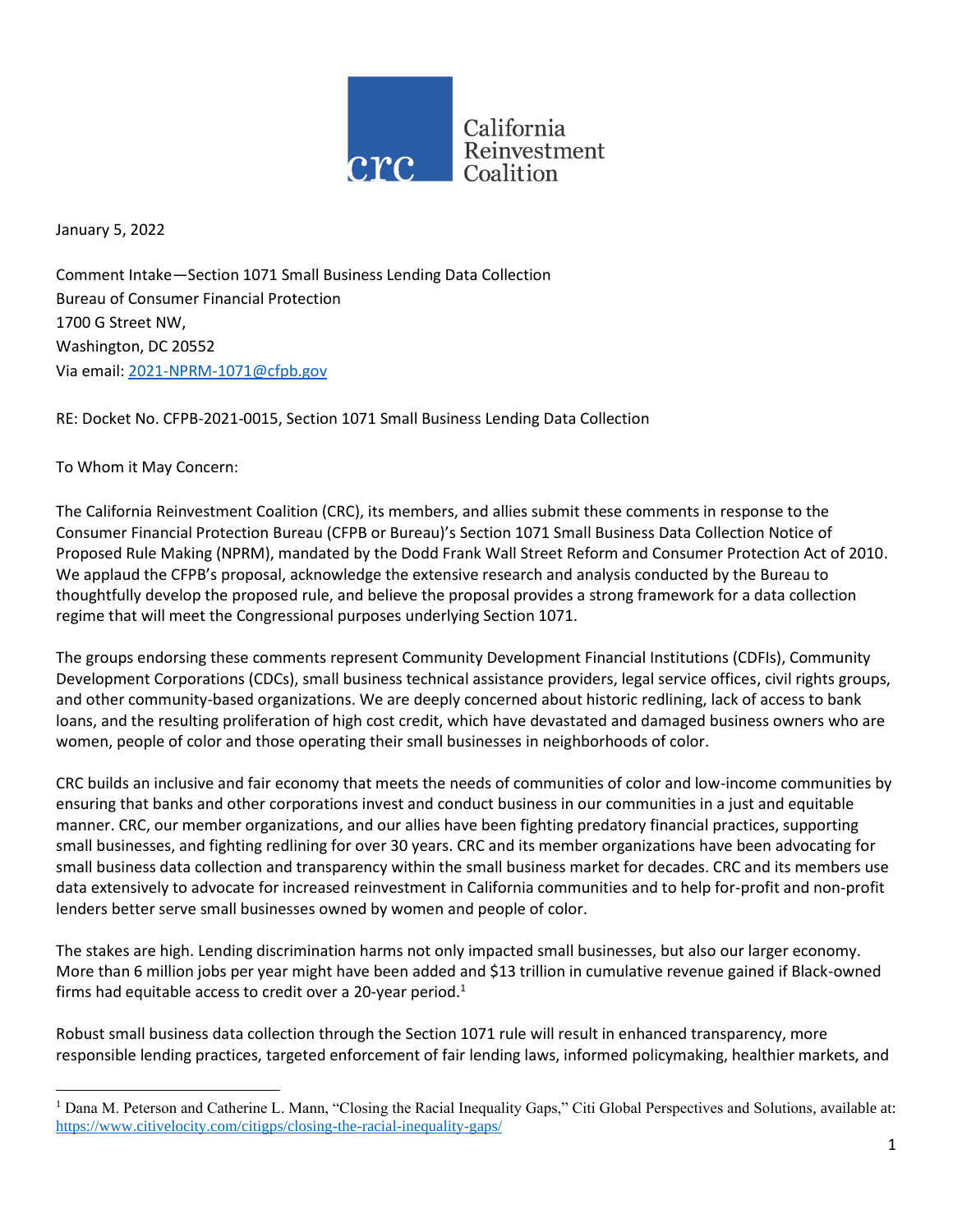

reduced racial and gender wealth gaps. CRC and co-plaintiffs were pleased to have settled our case against the CFPB,<sup>2</sup> resulting in a definitive timeline for CFPB to develop the 1071 rule. We appreciate the CFPB's diligent efforts to put forth a thoughtful and strong proposed rule in this context.

In finalizing the rule, we urge the CFPB to adhere to the following principles:

- 1. **Honor the statutory purpose**. In all decisions what data fields to require, what to make public, how to implement, etc. - focus on furthering the Rule's statutory purpose of "facilitat[ing] enforcement of fair lending laws" and "enabl[ing] communities, governmental entities, and creditors to identify business and community development needs and opportunities of women-owned, minority-owned, and small businesses." 3
- 2. **Provide for broad coverage**. To be effective, provide for broad coverage of loans, lenders, businesses and applications. The threshold for lenders that must report data should remain at 25 loan originations to ensure that the benefits of the rule will extend to bank deserts, rural communities and redlined neighborhoods. Sales-based financing must be captured.
- 3. **Capture key underwriting criteria**. Capture detailed and disaggregated data for factors such as credit score (FICO), loan pricing (APR), and actions taken (Reasons for Denial) to allow analysis to establish whether and how discrimination in small business lending is occurring. Robust data collection will allow policymakers and the public to better understand gaps in lending and unmet community needs.
- 4. **Collect disaggregated race, ethnicity and other demographic data.** We applaud the Bureau's continuing efforts to ensure that data collection unmasks discrimination that occurs across and within racial, ethnic and other demographic groupings. It is critical for data collection to include disaggregated data for race/ethnicity data, sex/gender identity, and sexual orientation.
- 5. **Recognize that the benefits of a robust data collection regime strongly outweigh any costs.** Society's interest in eradicating discrimination and closing the over \$10.4 trillion racial wealth gap<sup>4</sup> far exceeds any negligible risk of privacy violations or regulatory burden on financial institutions that already collect much or all of the relevant data. Nonprofit CDFIs and mission-driven lenders who will need to comply with the regulation view the regulatory costs as reasonable and well worth the benefits of transparency to small businesses.
- 6. **Make all the data accessible to the public.** Data should be made available to the public in a user-friendly format. All community members, in addition to regulators and policymakers, should be able to access key data points and summary tables in order to understand where there are credit gaps and lending disparities in their communities.
- 7. **Finalize the rule carefully and quickly**. We thank the CFPB for proceeding in a deliberate and thoughtful manner, and relying on extensive research and analysis. And yet, time is of the essence. The failure to collect and publish the data continues to harm women and minority owned small businesses and their communities, and frustrates the undersigned nonprofit organizations in our ability to best serve our missions.

<sup>2</sup> For plaintiffs' press release announcing the settlement, see: [https://calreinvest.org/press-release/breaking-lawsuit-compels-trump](https://calreinvest.org/press-release/breaking-lawsuit-compels-trump-administration-to-commit-to-finalizing-protections-against-lending-discrimination/)[administration-to-commit-to-finalizing-protections-against-lending-discrimination/](https://calreinvest.org/press-release/breaking-lawsuit-compels-trump-administration-to-commit-to-finalizing-protections-against-lending-discrimination/)

 $3$  15 U.S.C. § 1691c–2(a).

<sup>4</sup> Vanessa Williamson, "Closing the racial wealth gap requires heavy, progressive taxation of wealth," Brookings, December 9, 2020 (estimating the racial wealth gap between white and Black Americans), at: [https://www.brookings.edu/research/closing-the-racial](https://www.brookings.edu/research/closing-the-racial-wealth-gap-requires-heavy-progressive-taxation-of-wealth/)[wealth-gap-requires-heavy-progressive-taxation-of-wealth/](https://www.brookings.edu/research/closing-the-racial-wealth-gap-requires-heavy-progressive-taxation-of-wealth/)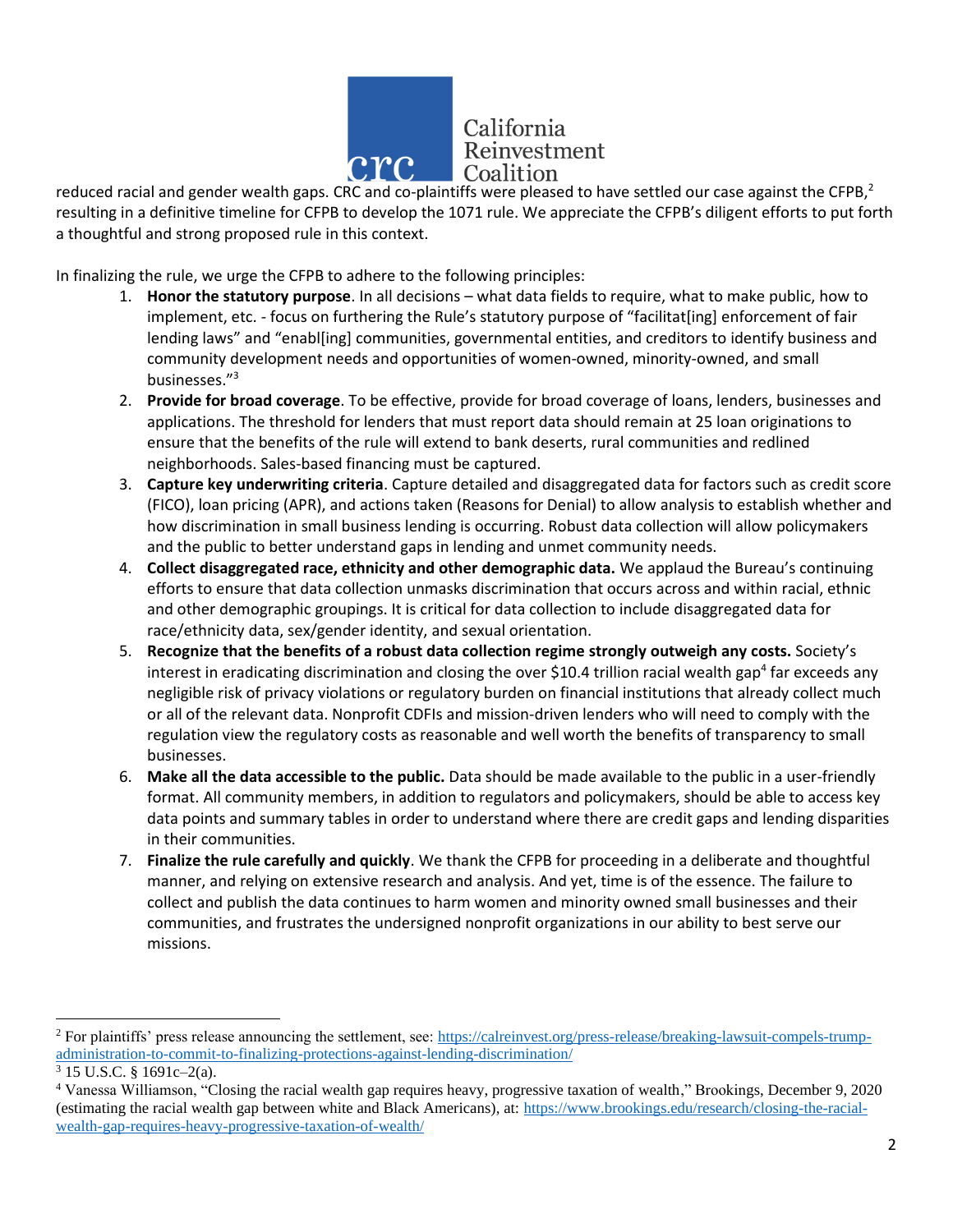

Tragically, lending discrimination remains a fact of life for small business owners of color. There can be no doubt that lending discrimination has existed in the small business market for years. CRC member organizations have long reported on and lamented the failure of banks to lend to qualified small business owners, particularly women and people of color. CRC and ally analysis of the limited data sets that have existed has found disparities in small business lending to minority-owned businesses and in minority neighborhoods.<sup>5</sup> As with the subprime mortgage crisis, lightly regulated high-cost lenders have filled the void left by banks that fail to provide credit access, leaving small business owners of color and women-owned businesses burdened with Merchant Cash Advances, factoring capital, and other products that wreak havoc on business and personal finances.

Research and mystery shopping by the National Community Reinvestment Coalition has shown that women and people of color receive unequal treatment when seeking a small business loan.<sup>6</sup> A Federal Reserve-sponsored paper made similar findings, revealing that even after controlling for firm characteristics such as profitability and creditworthiness, firms owned by people of color are still more likely to be denied loans than white-owned firms.<sup>7</sup>

The U.S. Small Business Administration Paycheck Protection Program (PPP), part of the nation's COVID response, reflected these disparities and reinforced redlining dynamics by funneling small business relief primarily through the very banking institutions that have failed to serve the small businesses meant to benefit from the 1071 Rule. CRC surveys of bank COVID responses found that nearly all bank respondents acknowledged prioritizing existing clients over businesses that did not have a prior banking relationship, especially during the first round of PPP funding.<sup>8</sup> Further, the limited data available showed that only 2% of PPP loans were made in support of Black-owned businesses and only 6% of the recipients were Latine-owned businesses,<sup>9</sup> while over 18% of small businesses are owned by people of color.<sup>10</sup> The reported data do not reveal information about applications denied or discouraged, which limits the ability of communities, governmental entities, and creditors to identify and redress the sources of these disparities.

<sup>&</sup>lt;sup>5</sup> See Alan Fisher, "Small Business Access to Credit The Little Engine that Could: If Banks Helped," California Reinvestment Coalition, December 2013, available at: [https://community-wealth.org/content/small-business-access-credit-little-engine-could-if](https://community-wealth.org/content/small-business-access-credit-little-engine-could-if-banks-helped)[banks-helped;](https://community-wealth.org/content/small-business-access-credit-little-engine-could-if-banks-helped) and Spencer M. Cowan, "Patterns of Disparity: Small Business Lending in the Chicago and Los Angeles-San Diego Regions," Woodstock Institute et al, January 2017, available at: [https://woodstockinst.org/wp-content/uploads/2017/07/Chicago-and-](https://woodstockinst.org/wp-content/uploads/2017/07/Chicago-and-LASD-Report-CC-License-Update.pdf)[LASD-Report-CC-License-Update.pdf](https://woodstockinst.org/wp-content/uploads/2017/07/Chicago-and-LASD-Report-CC-License-Update.pdf)

<sup>6</sup> Amber Lee, Bruce Mitchell, PhD, Anneliese Lederer, in cooperation with: Jerome Williams, Rutgers University; Sterling Bone, Utah State University; Glenn Christensen, Brigham Young University, "Disinvestment, Discouragement and Inequity in Small Business Lending," available at:<https://ncrc.org/disinvestment/>

<sup>7</sup> Mels de Zeeuw, Federal Reserve Bank of Atlanta Community and Economic Development Department, and Brett Barkley, Federal Reserve Bank of Cleveland Supervision and Regulation Department (November 2019). Mind the Gap: Minority-Owned Small Businesses' Financing Experiences in 2018. Consumer and Community Context, a Federal Reserve System publication, Vol. 1, No. 2, p. 16. https://www.federalreserve.gov/publications/2019 november-consumer-community-context.htm

<sup>8</sup> California Reinvestment Coalition and San Francisco Office of Financial Empowerment, "Pre-Existing Conditions: Assessing the Financial Services Response to Racism, Inequality, and COVID-19," August 2020, available at[: https://calreinvest.org/wp](https://calreinvest.org/wp-content/uploads/2020/08/CRC-Banking-Relief-Report_Final.pdf)[content/uploads/2020/08/CRC-Banking-Relief-Report\\_Final.pdf](https://calreinvest.org/wp-content/uploads/2020/08/CRC-Banking-Relief-Report_Final.pdf)

<sup>9</sup> Press Release, "The California Reinvestment Coalition And San Francisco Treasurer José Cisneros Call for Banks to Take Bold Action to Invest in Communities of Color During the Covid-19 Pandemic," California Reinvestment Coalition, August 5, 2020, available at: [https://calreinvest.org/press-release/the-california-reinvestment-coalition-and-san-francisco-treasurer-jose-cisneros-call](https://calreinvest.org/press-release/the-california-reinvestment-coalition-and-san-francisco-treasurer-jose-cisneros-call-for-banks-to-take-bold-action-to-invest-in-communities-of-color-during-the-covid-19-pandemic/)[for-banks-to-take-bold-action-to-invest-in-communities-of-color-during-the-covid-19-pandemic/](https://calreinvest.org/press-release/the-california-reinvestment-coalition-and-san-francisco-treasurer-jose-cisneros-call-for-banks-to-take-bold-action-to-invest-in-communities-of-color-during-the-covid-19-pandemic/) <sup>10</sup> See<https://www.census.gov/newsroom/press-releases/2021/annual-business-survey.html>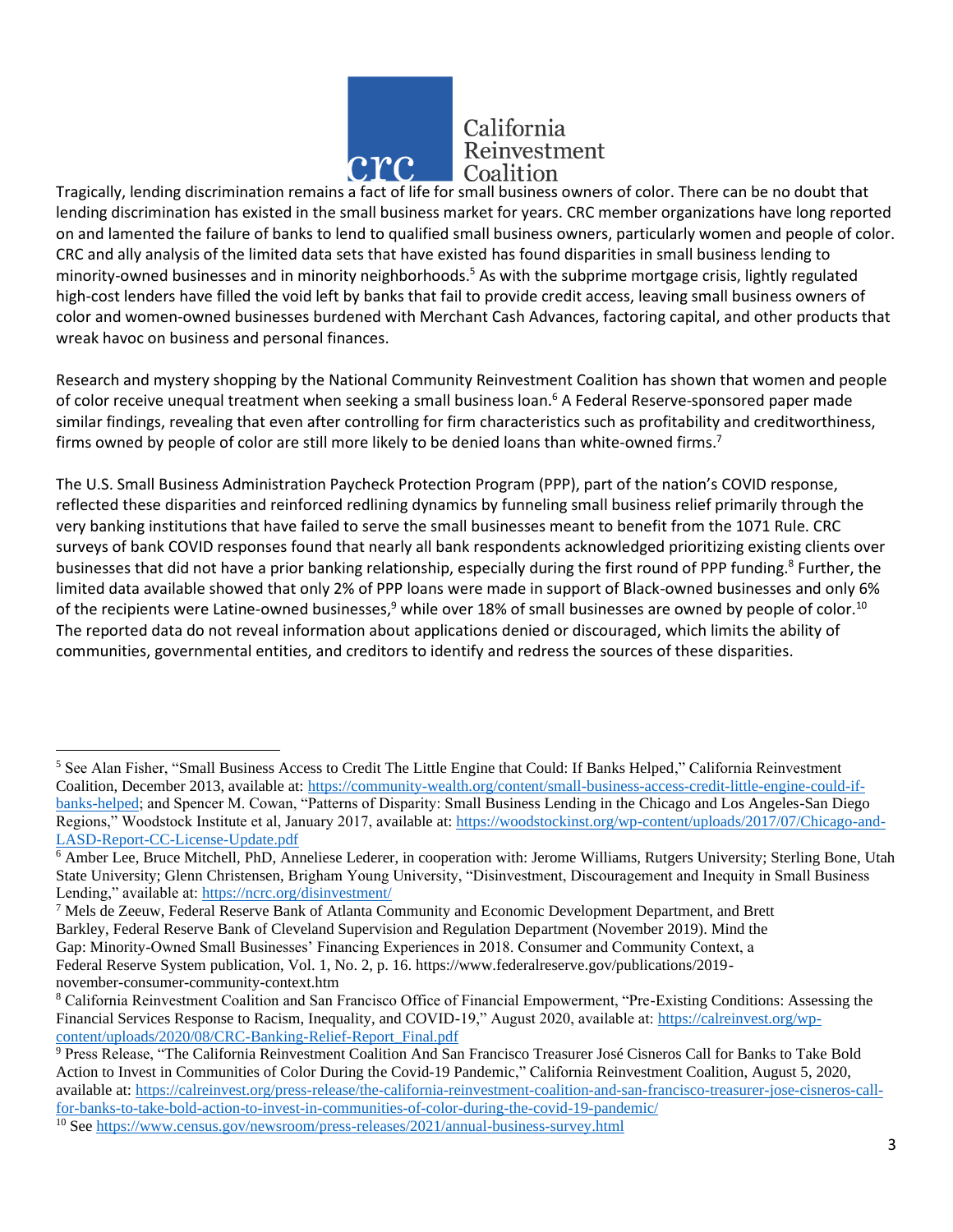

The Center for Responsible Lending identified a number of structural barriers built into the PPP that disadvantaged small and self-employed businesses, especially those owned by people of color.<sup>11</sup> A disturbing study of the PPP conducted by the National Community Reinvestment Coalition found that Black and White matched-pair testers experienced different levels of encouragement to apply for loans, different products offered and different information provided by bank representatives.<sup>12</sup>

This rulemaking is crucial in light of historic and continuing discrimination, unequal credit needs in communities, a lack of sufficient data to aid fair lending enforcement and sound policymaking, and Congressional action. Thank you for this opportunity to comment on the proposal. While the proposal is necessarily lengthy, we appreciate that the Bureau provided a full 90 days to comment and that it released the proposed rule on September 1, 2021,<sup>13</sup> over 4 months before comments are due. In finalizing the rule, we urge the Bureau to consider the following principles and recommendations:

## **1. Honor the statutory purpose of the Rule: Further fair lending and identification of community need**

Congress enacted section 1071 for the purpose of $14$ :

- Facilitating enforcement of fair lending laws; and
- Enabling communities, governmental entities, and creditors to identify business and community development needs and opportunities for women-owned, minority-owned, and small businesses

The statutory purposes of Section 1071 must be honored and vigorously pursued. In developing the rule, the CFPB must hew closely and always return to the Congressionally stated purpose of the rule. Both aspects of this stated purpose – to further fair lending enforcement and to help the public identify community development needs – argue in favor of detailed data collection and full public disclosure.

Signatories to this letter here describe their experiences in the field on behalf of their clients and communities to highlight the need for a strong data collection rule:

- All our borrowers have been rejected for bank loans even through 98% of them have paid us back \$45 million of the funds deployed to more than 900 business owners. Approximately, 73% of those borrowers are entrepreneurs of color. All of our success stories are examples of this, [https://www.accesspluscapital.com/success-stories/.](https://www.accesspluscapital.com/success-stories/) (Access Plus Capital).
- We served a Latina owned and a Black owned business who got an MCA and Fintech loan that simply crippled them and if we had not refinanced those loans, they would have been out of business. I am grateful to see Fintech lenders included, but MCA and Factors must also be included. (AmPac Business Capital).
- In our attempt to assist in securing business for a BBA member with a major financial institution as part of their reported diversity and inclusion efforts, the bank could not answer our question of how many black businesses

 $<sup>11</sup>$  Center for Responsible Lending, "The Paycheck Protection Program Continues to be Disadvantageous to Smaller Businesses,</sup> Especially Businesses Owned by People of Color and the Self-Employed," April 6, 2020 (updated May 27, 2020), available at: https://www.responsiblelending.org/sites/default/files/nodes/files/research-publication/crl-cares-act2-smallbusinessapr2020.pdf?mod=article\_inline

<sup>&</sup>lt;sup>12</sup> Anneliese Lederer and Sara Oros (In collaboration with: Dr. Sterling Bone, Dr. Glenn Christensen, Dr. Jerome Williams), "Lending Discrimination within the Paycheck Protection Program," National Community Reinvestment Coalition. For more on the NCRC test of PPP, see: https://ncrc.org/despite-gaping-holes-in-government-data-tests-show-ppp-borrowers-faced-discrimination/

<sup>13</sup> <https://www.consumerfinance.gov/about-us/newsroom/cfpb-proposes-rule-to-shine-new-light-on-small-businesses-access-to-credit/>  $14$  15 USC 1691c-2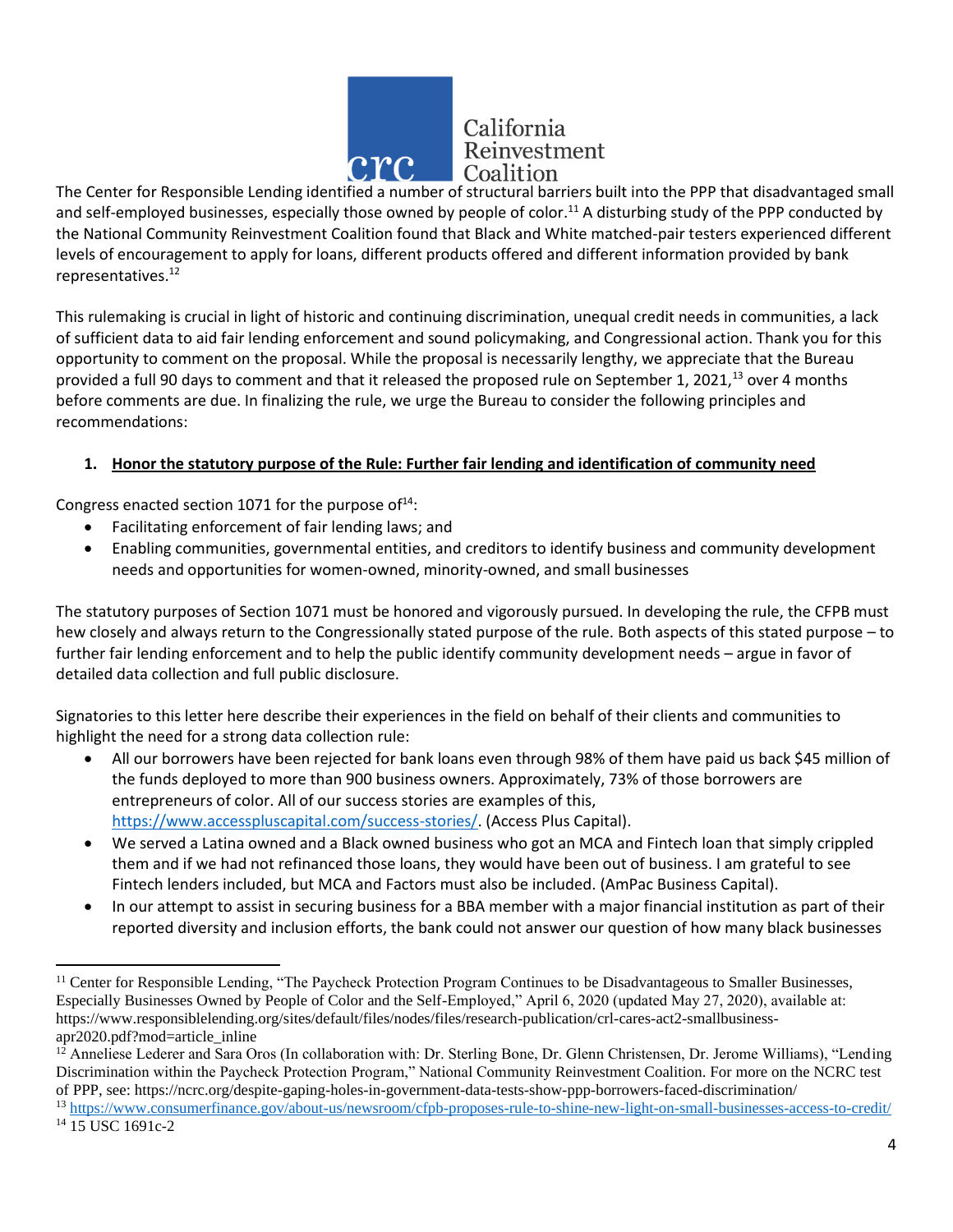

are part of their vendor relations. When financial institutions report their community reinvestment and engagement with the small business and minority community, they more often than not are unable to answer the question of what have you done for the black community. (Black Business Association).

- As a diverse small business lending professional for over 30 years, I know that only data will expose the systemic discrimination against people of color-owned small business practiced by most small business lenders. (California Community Economic Development Association).
- We serve businesses owned by communities of color, and the perception is that there are ample banking services in the community. However, we are not clear if the services available in the community meet the needs of the business owners, of if the community has limited access to more expensive products by design. (Koreatown Youth & Community Center).
- A 50-year-old, minority-led, California non-profit organization has been declined for a \$1 million loan to start a facility that serves women and children of color. The loan was declined by several large financial institutions which hold over \$576 Million of deposits in the organization's service area. (Los Angeles LDC).
- From Main Street Alliance members:
	- 1) A Black restaurateur was getting his business off the ground at the same time a white friend of his also was starting a restaurant. The Black restaurateur raised \$80,000 to obtain a small business loan and had a very good credit score. The bank still denied the loan application -- but gave financing to the white friend, who had a lower credit score and fewer assets. The Black restaurateur was forced to liquidate a significant portion of his retirement savings to start his business.
	- $\circ$  2) The Black founder of a successful home childcare center started her business with a \$25,000 loan and built a relationship with her lender. When she applied for a \$200,000 loan to finance her business' growth, she was rejected eleven times until she was finally able to obtain separate loans to achieve her business goals. (Main Street Alliance).
- It is critically important to include disaggregated data for race, demographics, and sexual orientation. (Main Street Launch).
- SFHDC, as part of its Financial Empowerment Program, provides credit workshops to minority, small business owners, and witnesses the challenges that BIPOC entrepreneurs face when attempting to secure financing for start-up or expansion. SFHDC also recently launched a Small Business Hub through which we are supporting several dozen new and existing businesses via technical assistance (business plans, licensing, marketing, leasing space, finance), with a focus on San Francisco's Fillmore/Western Addition community, a historically redlined community with a sizable African American population. The need for early capital--especially financing that is below market and provides more flexibility on other general terms--is paramount for the success of new and growing small businesses. The pandemic, of course, has presented another layer of challenges for the small businesses we are working with, as they contend with public health guidelines and lower customer traffic. It is imperative that we have mechanisms to ensure these entrepreneurs have access to capital, and that the public have access to meaningful data regarding the unmet needs of small business owners, especially within the BIPOC community. (San Francisco Housing Development Corporation).
- We had a small black owned business owner who had a contract with high speed rail authority for transportation services, but the business owner couldn't get access to a line of credit from a bank to increase their truck fleet. (The Central Valley Urban Institute).
- Black and Hispanic people in the South Los Angeles Area have been historically charged higher interest rates and required excessive documentation to obtain mortgage loans. (The Multicultural Real Estate Alliance for Urban Change).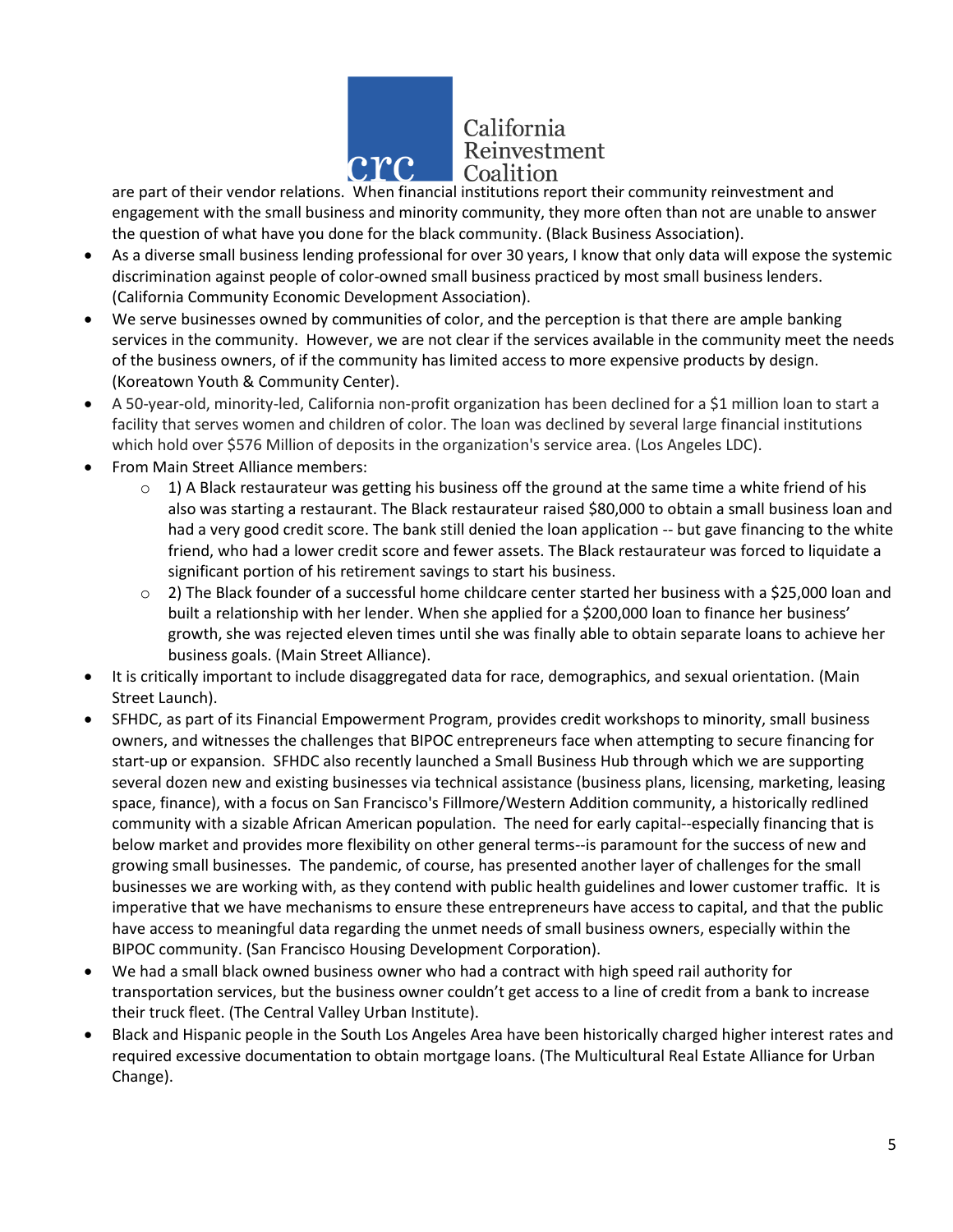

- We have one client who has a fintech loan with 170% APR. Implementation of Section 1071 will mean transparent lending terms in the future, and clients like ours will not be stuck in cycles that trap small businesses instead of help them with capital access. (Inclusive Action for the City).
- As a Realtor/Realtist, (I know) the lack of proper funding for home purchases as well as business ownership leaves the less well served communities with lower equity and desirability. (Financial Solutions 4 Life).

# **2. Provide broad coverage of transactions**

To be effective, the rule must provide for broad coverage of loans, lenders, businesses and applications. Without broad coverage, the usefulness of the data to policymakers, researchers, lenders and small business technical assistance providers would be reduced, and unscrupulous lenders could use exemptions to avoid reporting.

**The 25-loan threshold is key**. One of the most important aspects of the rule is the extent of coverage of lenders. It is impossible to meet the statutory purposes of the rule unless the vast majority of the market is covered, and all lenders of significance are required to report data. We strongly support the Bureau's inclination to cover all categories of institutions, including banks, credit card lenders, credit unions, non-banks, commercial finance providers, online lenders, nonprofits, and government lenders. We further support the Bureau's proposal to provide an exemption only for financial institutions that make fewer than 25 loans in either of the last 2 years. A similar threshold had been established in the 2015 HMDA rule. The Bureau estimates that raising the threshold to 50 loans would result in a decrease in coverage of bank lenders - from 70% to 73% of banks reporting under a 25-loan threshold, down to a mere 52% to 56% of banks reporting under a 50-loan threshold (and down to only a third of banks reporting under a 100-loan threshold).<sup>15</sup> Increasing the lending volume threshold will disproportionately harm many small business owners, rural communities, banking deserts and redlined areas that may find that "small" lenders makes up a significant portion of the local lending market.<sup>16</sup> It will also frustrate effective oversight and enforcement of the Community Reinvestment Act.

**Small business applicants should include businesses with under \$8 million in revenue.** The Bureau is proposing to define small businesses for these purposes to cover businesses with under \$5 million in gross revenue. We believe that establishing the threshold at \$8 million in revenue will provide needed simplicity while hewing more closely to the goals of Section 1071. A lower threshold will lead to significantly less data against which to compare lending patterns and to identify lending trends and gaps. Please note that whatever the definition ultimately established by CFPB, it is critically important that data fields be created to allow for analysis looking at smaller buckets of small businesses based on gross revenue. Because smaller businesses have the most difficulty accessing credit and understanding requirements for loans and reasons for denial, public reporting that does not sufficiently allow for disaggregation of data by revenue size will limit the usefulness of the data to all stakeholders, including technical assistance providers who can help small businesses apply for loans, community banks and CDFIs looking to lend to underserved businesses, and public and private parties seeking to identify and respond to discriminatory lending patterns.

<sup>&</sup>lt;sup>15</sup> See 86 FR No. 193, October 8, 2021, p. 56421, Table 1: Estimated depository institution coverage by loan volume as of 2019. <sup>16</sup> See, for example, Rebel A. Cole, "Bank Lending to Rural vs Urban Firms in the United States Before, During, and After the Great Financial Crisis," for the U.S. Small Business Administration Office of Advocacy, April 2020,available at [https://cdn.advocacy.sba.gov/wp-content/uploads/2020/05/05112919/RESEARCH-SUMMARY-Cole-Rural-and-Urban-Lending-](https://cdn.advocacy.sba.gov/wp-content/uploads/2020/05/05112919/RESEARCH-SUMMARY-Cole-Rural-and-Urban-Lending-Report1.pdf)[Report1.pdf](https://cdn.advocacy.sba.gov/wp-content/uploads/2020/05/05112919/RESEARCH-SUMMARY-Cole-Rural-and-Urban-Lending-Report1.pdf) noting, "Banks are especially important in rural areas where small community banks may be the only source of credit available to small firms."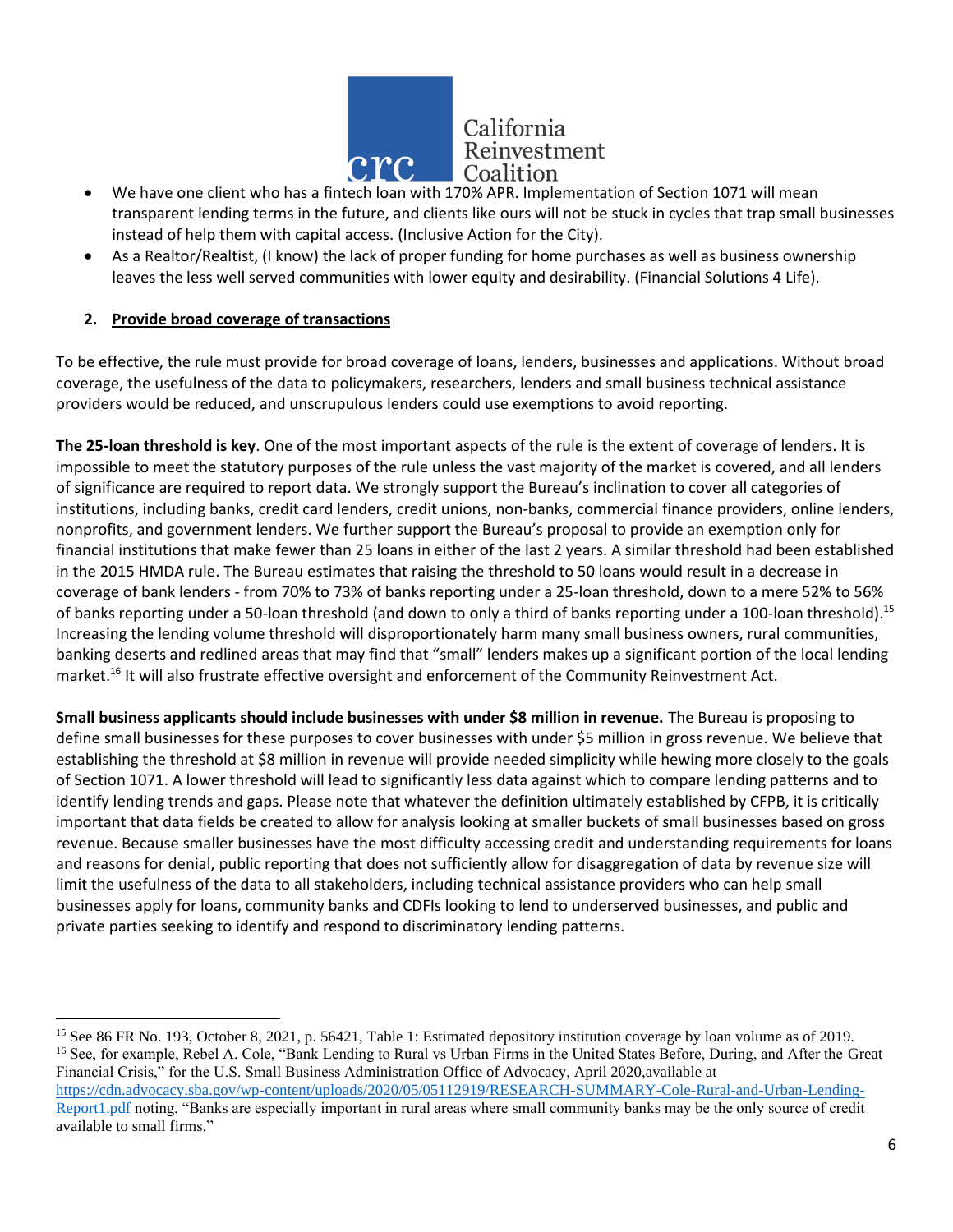

**All forms of credit should be captured, including sales-based financing such as Merchant Cash Advance and Factors.** We believe strongly that all forms of credit should be covered by the rule and subject to fair lending and credit need analysis, including Merchant Cash Advance, factoring, and leases, in addition to term loans, credit card loans and other more traditional forms of credit. In its comments on the CFPB's SBREFA Outline, Opportunity Fund noted that, "According to a white paper, 'Key dimensions of the small business lending landscape," published by the Bureau in 2017, the estimated number of accounts for factoring products was estimated to be at eight million, MCAs with one million, and equipment financing at nearly nine million. Additionally, leasing products make up 13% of the small business financing market share in dollar terms, further indicating that those products should also be included."<sup>17</sup> Each of these products occupies a substantial portion of the credit market for small businesses, and excluding any of them would allow potentially detrimental lending practices to flourish in the shadows.

*MCAs.* We strongly applaud the Bureau's proposal to include Merchant Cash Advance loans as covered transactions. These high-cost products are increasingly targeted to borrowers who have, or perceive they have, little chance to obtain more fairly priced credit. The Bureau notes that MCAs may constitute a \$19 billion market,<sup>18</sup> and the "frequency of MCA use among minority-owned businesses coupled with reports of problematic provider practices lends credence to many stakeholders' claims that MCAs may raise fair lending concerns."<sup>19</sup> CRC members have been particularly concerned about the harmful impacts of expensive and confusing MCA products on businesses owned by women and people of color.<sup>20</sup> Including MCA's in the data collection regime is a major advance in the NPRM and will greatly contribute to meeting the rule's statutory purpose.

*Factors.* However, the Bureau will undermine the goals of the rule if it exempts factoring, which comprises a substantial part of the market at \$100 Billion a year<sup>21</sup> and poses serious fair lending and policy implications. According to Lending Club, "Federal Reserve research shows that minority-owned businesses are twice as affected by "potentially higher-cost and less transparent credit products"—a term the Federal Reserve uses to refer specifically to merchant cash advance and factoring financing."<sup>22</sup> Exempting factoring may have the unintended consequence of making factoring the go-to product for unscrupulous actors who wish to keep their lending records in the dark. Experience has shown that when one potentially exploitative product is exempted from a regulation, some companies will shift their product offerings to focus on that exempted product, to the detriment of the consumers that the regulation is intended to help—and to the

<sup>&</sup>lt;sup>17</sup> "Written Feedback by SER Luz Urrutia following the Section 1071 SBREFA Panel." Letter from Luz Urrutia, CEO of Opportunity Fund to Grady Hedgespeth, Assistant Director Office of Small Business Lending Markets, CFPB, November 9, 2020, citing "Key dimensions of the small business lending landscape," CFPB, May 2017, available at:

[https://files.consumerfinance.gov/f/documents/201705\\_cfpb\\_Key-Dimensions-Small-Business-Lending-Landscape.pdf](https://files.consumerfinance.gov/f/documents/201705_cfpb_Key-Dimensions-Small-Business-Lending-Landscape.pdf) <sup>18</sup> 86 FR No. 193, October 8, 2021, p. 56360.

<sup>19</sup> 86 FR No. 193, October 8, 2021, p. 56405.

<sup>20</sup> See<https://calreinvest.org/wp-content/uploads/2018/08/CRC20Small20Business20Report.pdf>

<sup>&</sup>lt;sup>21</sup> 86 FR No. 193, October 8, 2021, p. 56368 (citing 6See Secured Fin. Found., 2019 Secured Finance: Market Sizing & Impact Study Extract Report, at 7 (June 2019), https://www.sfnet.com/ docs/default-source/data-files-and-

researchdocuments/sfnet\_market\_sizing\_\_\_\_impact\_study\_extract\_f.pdf?sfvrsn=72eb7333\_2.

<sup>&</sup>lt;sup>22</sup> "Request for Information on the Equal Credit Opportunity Act," Letter from Richard H. Neiman, Head of Public Policy, Louis Caditz-Peck, Director Public Policy, and Armen Meyer, VP of Public Policy at Lending Club, to CFPB Office of Regulations, December 1, 2020, citing Federal Reserve Bank of Atlanta, "Small Business Credit Survey: Report on Minority-Owned Firms," Dec 2019.<https://www.fedsmallbusiness.org/medialibrary/fedsmallbusiness/files/2019/20191211-ced-minority-owned-firms-report.pdf>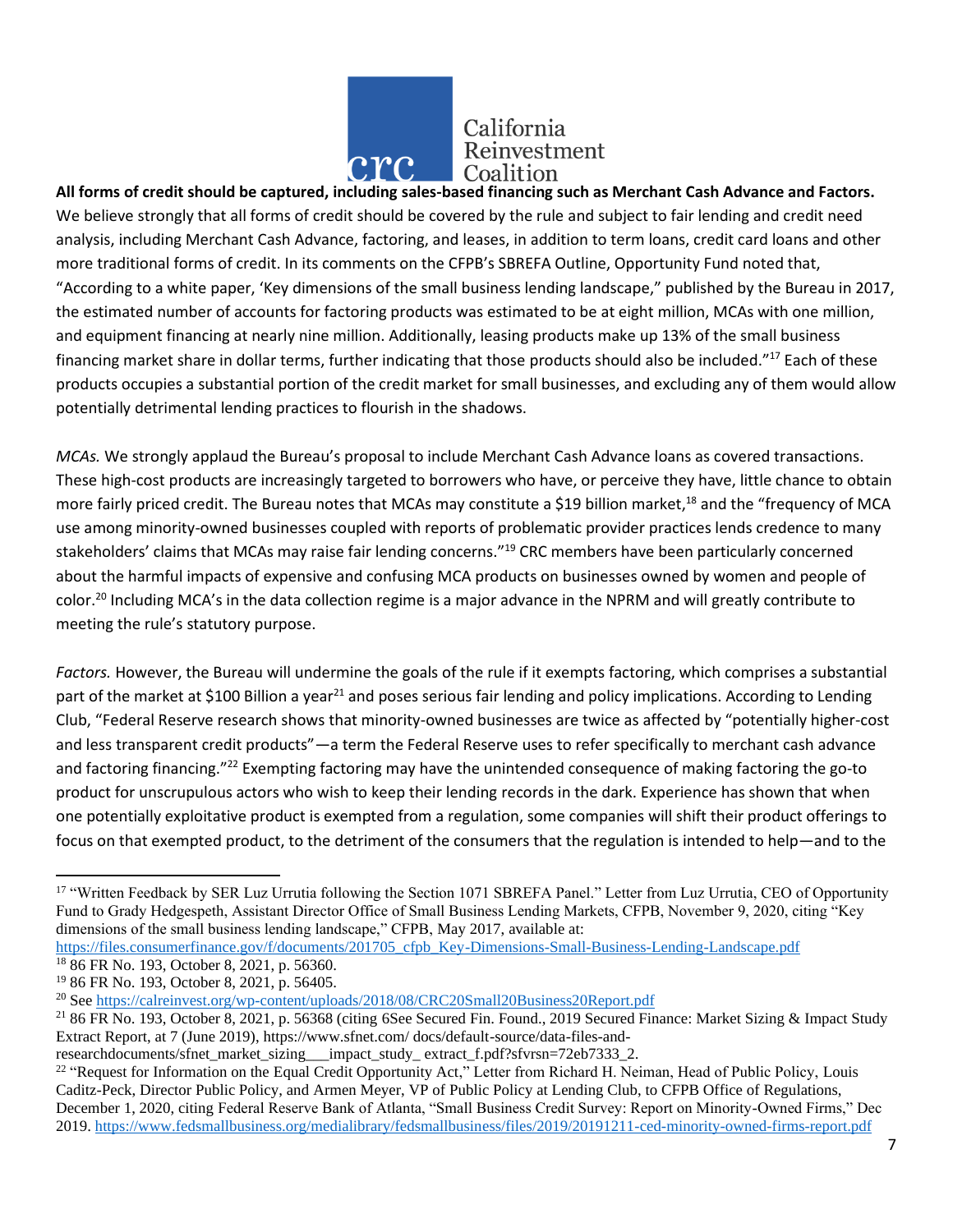

detriment of regulated parties who focus on the transparent, less exploitative products. In California, restrictions on payday lending drove some payday lenders to installment lending where there were fewer restrictions.<sup>23</sup>

**Other forms of lending.** *Agricultural lending.* Additionally, we support the proposed inclusion of agricultural lending. The vast majority of farms are small and family-run, and farmers are an important part of the community development landscape. Moreover, as the litigation regarding discrimination against Black farmers shows, the risk of discrimination and unequal access is significant in the agricultural context. These data points will thus be particularly helpful in advancing the goals of Section 1071.

*Consumer credit.* We urge the Bureau to reconsider its exemption of consumer credit. Consumer-designated credit is often an important source of financing for small businesses, particularly for women-owned and minority-owned small businesses, and sole proprietorships. We saw the impact of Home Equity Line of Credit (HELOC) usage by small businesses during the foreclosure crisis, and we are seeing it again during the pandemic.<sup>24</sup> Lenders should be required to determine, by inquiring of the applicant, whether such credit will be used primarily for a small business purpose.

*Real estate lending.* Finally, we support the inclusion of mortgage lending but urge that lenders be required to inquire whether the loan and the property will be used primarily for business purposes, such as to secure rental income. It is also critical that the rule ensures reporting on the gross revenue of parent companies and beneficial owners of Limited Liability Companies (LLCs), and not the individual LLCs that are created for each property, often for the purpose of obscuring extensive property ownership. As just one example, Strategic Action for a Just Economy (SAJE) identified 170 LLCs owned by corporate landlord Abraham Stein.<sup>25</sup> CFPB must design this aspect of the rule to ensure that HMDA loans to LLCs do not distort 1071 analysis.

**"Application" should be defined to include all communications where an applicant inquires about credit and seeks a credit decision.** This is an important issue, for if the definition of applicant is too narrow, the data will ignore discrimination that occurs frequently when small business owners make credit inquiries. For example, businesses owned by people of color and women might be urged to develop and submit business plans instead of being offered a loan application. The work of NCRC, referenced above, $26$  shows that discrimination is occurring in the pre-application phase. We cannot allow this data collection effort to unduly narrow the funnel so that interactions between financial

<sup>23</sup> <https://dfpi.ca.gov/2019/08/08/california-payday-loan-industry-appears-to-be-moving-toward-larger-consumer-installment-loans/>

<sup>&</sup>lt;sup>24</sup> Andrew F. Haughwout, Donghoon Lee, Joelle Scally, and Wilbert van der Klaauw, "Small Business Owners Turn to Personal Credit," Federal Reserve Bank of New York, May 19, 2021, available at [https://libertystreeteconomics.newyorkfed.org/2021/05/small](https://libertystreeteconomics.newyorkfed.org/2021/05/small-business-owners-turn-to-personal-credit/)[business-owners-turn-to-personal-credit/](https://libertystreeteconomics.newyorkfed.org/2021/05/small-business-owners-turn-to-personal-credit/) ("In addition to a high mortgage forbearance take-up rate, business owners were more likely to borrow against their home equity after the onset of the pandemic. First, small business owners are more likely to have a HELOC and also on average carry larger HELOC balances.").

<sup>&</sup>lt;sup>25</sup> Alexander Ferrer, "Beyond Wall Street Landlords: How Private Equity in the Rental Market Makes Housing Unaffordable, Unstable, and Unhealthy," SAJE, March 2021, p. 43, available at: [https://www.saje.net/wp](https://www.saje.net/wp-content/uploads/2021/03/Final_A-Just-Recovery-Series_Beyond_Wall_Street.pdf)[content/uploads/2021/03/Final\\_A-Just-Recovery-Series\\_Beyond\\_Wall\\_Street.pdf](https://www.saje.net/wp-content/uploads/2021/03/Final_A-Just-Recovery-Series_Beyond_Wall_Street.pdf)

<sup>&</sup>lt;sup>26</sup> Amber Lee, Bruce Mitchell, PhD, Anneliese Lederer, in cooperation with: Jerome Williams, Rutgers University; Sterling Bone, Utah State University; Glenn Christensen, Brigham Young University, "Disinvestment, Discouragement and Inequity in Small Business Lending," available at:<https://ncrc.org/disinvestment/>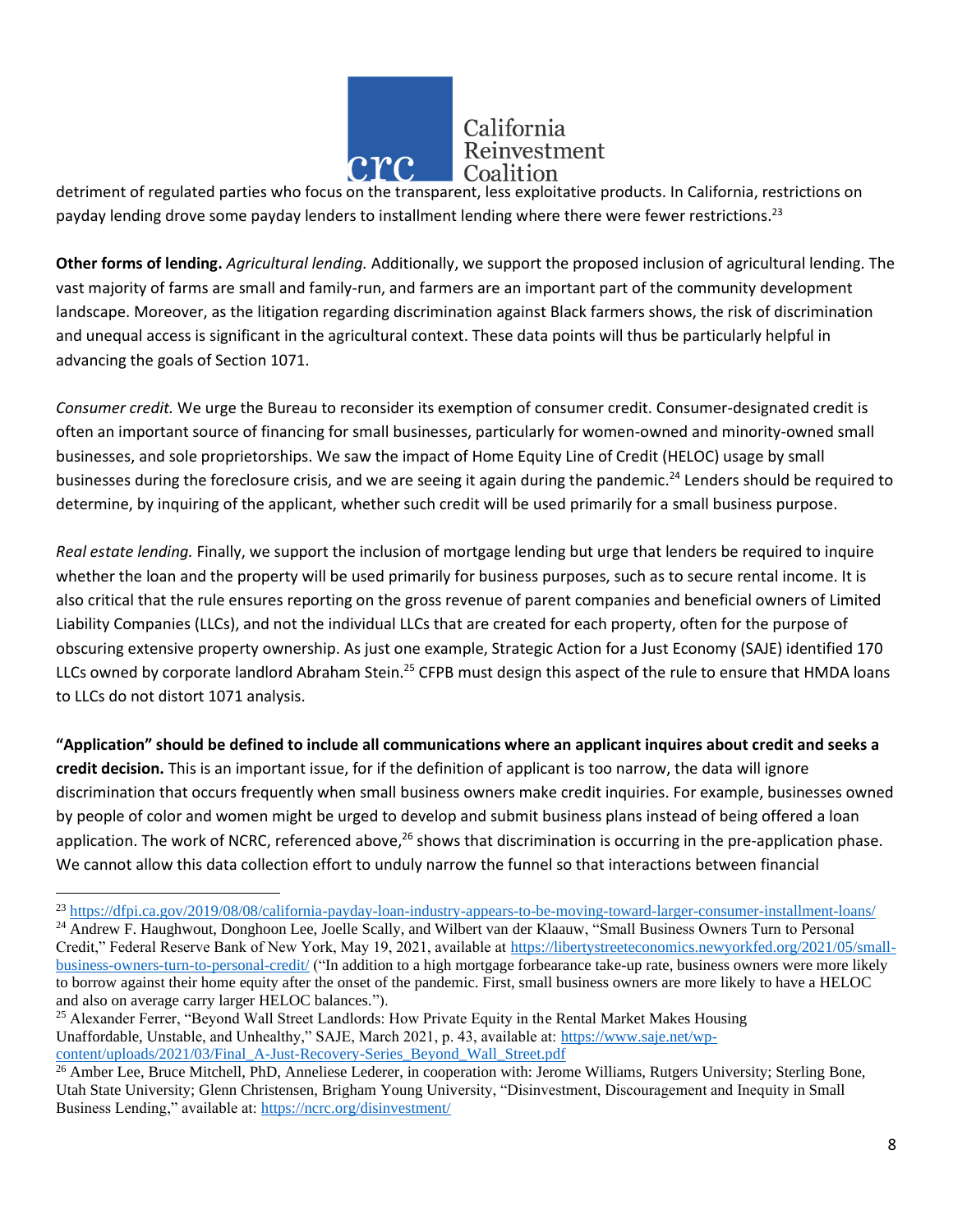

institutions and small business owners seeking credit remain hidden from potential scrutiny. We support the Bureau's inclination to consider both oral and written requests to be "applications," but argue against any proposed exemptions for: pre-qualification, re-evaluation, extension, renewal and refinance requests. In each of these instances, the applicant has communicated an interest in obtaining credit and is requesting a decision by the creditor. Further, whenever a lender pulls a business owner's credit or tax information, or takes any other measures to begin underwriting - as we believe is the case for many or all of the above referenced actions - then an application has been taken that must be subject to the 1071 data collection regime. If a lender pulls a small business owner's credit in response to an applicant communication, this will have an impact on the business owner's credit score. Such communication resulting in lender actions affecting the small business must constitute an application for credit.

## **3. Collect disaggregated and detailed underwriting and other data to permit robust analysis**

*Disaggregated data*. While providing for broad coverage, the rule must also collect disaggregated and detailed data to further rigorous analysis that will help determine whether discrimination is occurring and how community development needs can be met.

As one example, while we support a broad definition of small business so that many credit transactions are covered, we are particularly concerned about the smallest of businesses that may need smaller credit amounts and that are the bedrock of local communities because they hire locally, provide local-serving products and services, and support their local neighborhoods. These businesses often need financing under \$100,000.<sup>27</sup> That is why the 1071 data must allow for analysis of the experiences of businesses with lower revenue as compared with those of higher revenue, between selfemployed businesses and those with a few or many employees, etc. To that end, we strongly support the CFPB including additional discretionary data points, as is within the Bureau's authority. We also look forward to seeing detailed data relating to mandatory reporting requirements concerning loan product type (including credit card lending and lines of credit), type of guarantee (which should include any additional or personal collateral required), loan term, and loan purpose.

**Credit score data must be collected**. To a large extent, credit score continues to define availability of credit. The CFPB proposes not to require the reporting of credit score data even though many if not most loan decisions are made using credit score data. Inevitably, lenders will argue that any future analysis of 1071 data lacks credibility if it does not account for credit score data. We have seen this for years in the mortgage context, dating back to when credit score was not part of HMDA reporting, and continuing to the present day, when credit score data is collected but not reported publicly.<sup>28</sup> In fact, HMDA credit score data collection<sup>29</sup> provides support for inclusion of credit score data in 1071

<sup>&</sup>lt;sup>27</sup> Federal Reserve Banks of Atlanta, Boston, Chicago, Cleveland, Dallas, Kansas City, Minneapolis, New York, Philadelphia, Richmond, St. Louis, and San Francisco, "Small Business Credit Survey: 2019 Report on Employer Firms," which found that 57% of the 6,614 employer firm small business respondents to the survey sought financing of \$100,000 or less. Presumably, small-business owners with no employees, who were not surveyed for this report, might need small dollar, small-business loans to a greater extent. <sup>28</sup> "In written statements, the ABA and MBA criticized The Markup's analysis for not including credit scores and for focusing on conventional loans only and not including government loans, such as those guaranteed by the Federal Housing Administration and Department of Veterans Affairs." Found i[n https://www.usnews.com/news/us/articles/2021-08-25/the-secret-bias-hidden-in-mortgage](https://www.usnews.com/news/us/articles/2021-08-25/the-secret-bias-hidden-in-mortgage-approval-algorithms)[approval-algorithms](https://www.usnews.com/news/us/articles/2021-08-25/the-secret-bias-hidden-in-mortgage-approval-algorithms)

 $^{29}$  HMDA requires reporters to identify the "Credit score(s) relied on and the name and version of the credit scoring model," and provides options for lenders, at: [https://files.consumerfinance.gov/f/documents/201710\\_cfpb\\_reportable-hmda-data\\_regulatory-and](https://files.consumerfinance.gov/f/documents/201710_cfpb_reportable-hmda-data_regulatory-and-reporting-overview-reference-chart.pdf)[reporting-overview-reference-chart.pdf](https://files.consumerfinance.gov/f/documents/201710_cfpb_reportable-hmda-data_regulatory-and-reporting-overview-reference-chart.pdf)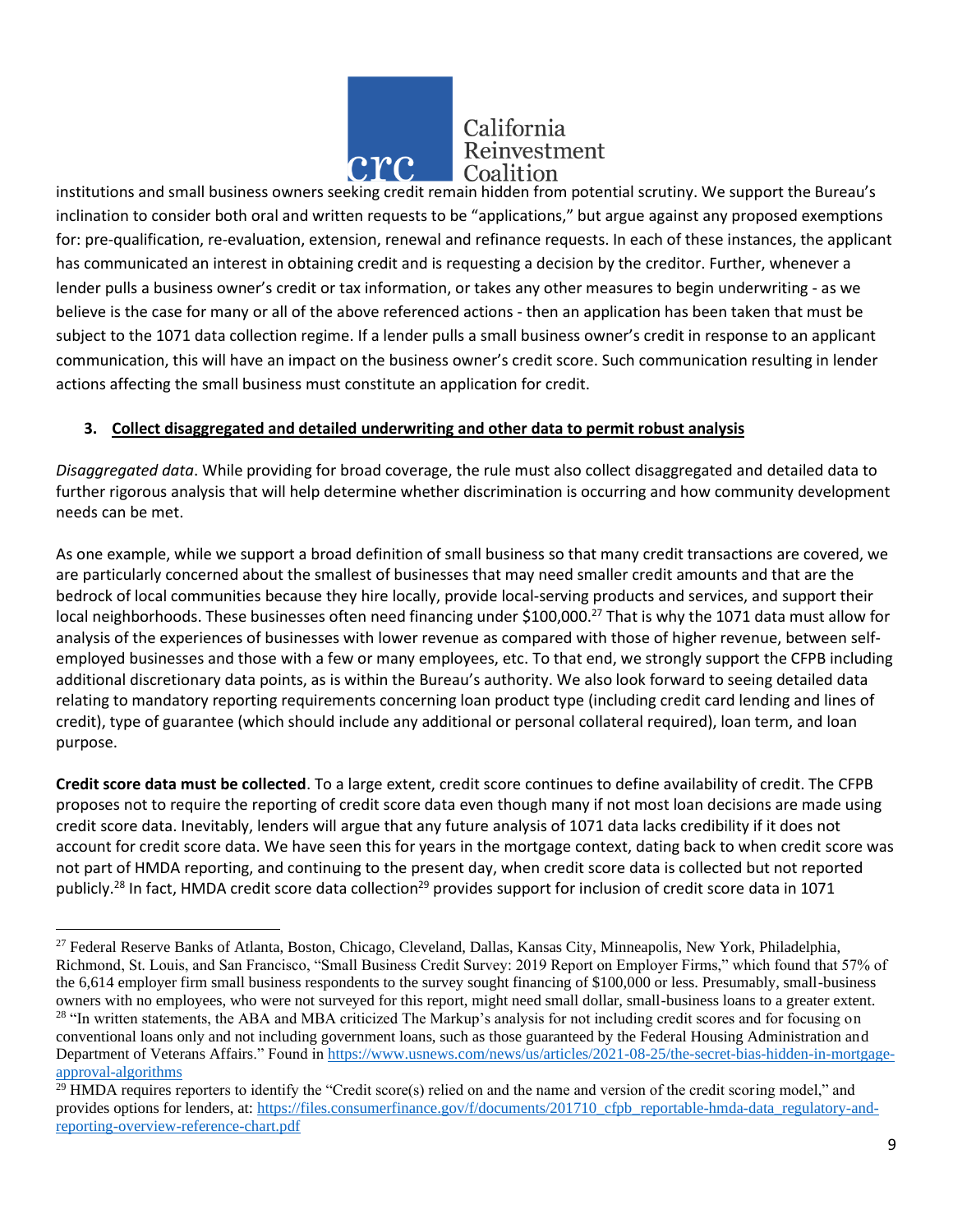

reporting, and counters the CFPB's stated concern that such reporting will be complicated and confusing. Presumably, HMDA reporters are complying with the obligation, and CFPB can provide sufficient options for credit score reporting to ensure ease of use for lenders and clarity for end users of the data. If we want to see whether discrimination is occurring, or if credit scoring is a barrier that is affecting some small business owners disproportionately and calling for a policy response, we need credit score data. We urge the Bureau to require collection of data reflecting credit score, method used, and whether the lender considered personal or business credit<sup>30</sup> in order to comply with the fair lending enforcement and policymaking initiatives contemplated by the statute.

**APR should be provided**. *The public should be able to see APR.* We applaud the CFPB for proposing to include key pricing data points, most of which inform an APR calculation. The CFPB proposes to collect several pricing data points including interest rate, total origination charges, broker fees, total amount of non-interest charges over the first annual period, and whether the loan contains prepayment penalties. For an MCA or other sales-based financing transactions, data collected would include the difference between the amount advanced and the amount to be repaid. It is possible that researchers will be able to use these data points to calculate APR, but 1071 data should not be for academics and researchers alone. Like HMDA, 1071 should be a data source that anyone can easily use to determine trends in the lending market or in their own communities. We urge the CFPB to include APR as a data point under the final rule.

*California policy reflects growing interest in APR.* The state of California has instituted a policy of requiring pricing data disclosures for commercial financing though our first in the nation truth in lending law for small businesses. To implement this policy, the state Department of Financial Protection and Innovation is proposing APR data to be disclosed to small businesses and is determining how best Merchant Cash Advance and similar credit providers can calculate the APRs on their loans. New York's Small Business Truth in Lending Act, recently passed by the legislature, requires APR disclosure by statute. The 1071 data collection should reflect the drive at the state and federal levels towards more transparency of APRs for the benefit of small business owners, policymakers, and fair lending enforcement agents.

*APR can be calculated for MCAs.* We support the recommendations and positions of the Responsible Business Lending Coalition here. For many sales-based financing products such as MCAs, the loans are repaid quickly so that 1071 reporters can use actual repayment data to calculate or estimate the full loan term and APRs. APR is the only true, tested, transparent, and comparable tool for quantifying price information, and 1071 data collection must include such data. Not every loan is a good loan. Pricing data, all-in APR more specifically, is key to identifying any lending disparities and gaps and to achieving 1071's statutory purpose. Only with a detailed 1071 data collection regime including APR data can regulators, policymakers, and the public determine if similarly situated business owners are treated and charged similarly. If, contrary to our view and recommendation, the Bureau determines that APR calculation for certain products is infeasible for 1071 purposes, this is no argument for omitting APR calculations for ALL products. APR data should be part of 1071 data collection and reporting.

Especially if the Bureau elects not to include APR in data collection at this time, it is critical that the Bureau collect the actual or estimated term length of MCAs. It is also critical that potential loopholes are closed in the proposed MCA cost

 $30$  A Federal Reserve analysis found that 86% of employer firms reported relying on their personal credit. "Small Business Credit" Survey: Report on Employer Firms." (2019). Federal Reserve System. <https://www.smefinanceforum.org/sites/default/files/blogs/SBCS-Employer-Firms-Report.pdf>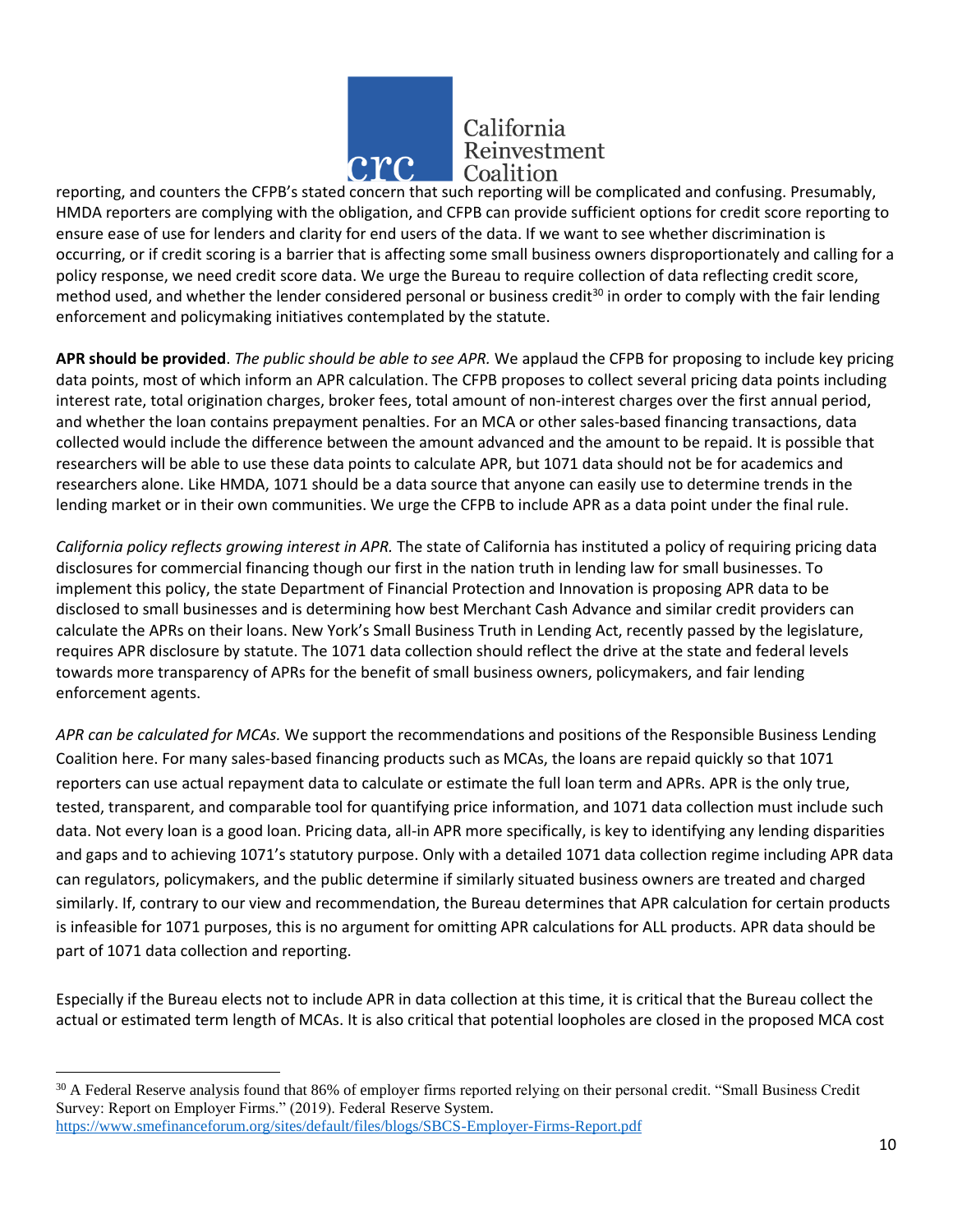

collection in §  $1002.107(a)(12)(v)$  to capture certain fees. These recommendations are discussed further in the comment of the Responsible Business Lending Coalition.

**Including "Action Taken" and "Reasons for Denial" fields will help explain loan declines and lead to needed policy change**. We commend the Bureau for proposing to capture in 1071 data collection all the "Action Taken" fields that are utilized in HMDA, including "Reasons for Denial." Capturing "Reasons for Denial" can help policymakers and the public determine if there are legitimate reasons that small businesses are not deemed qualified for certain forms of credit, and if so, enable us to work towards policy solutions. "Reasons for Denial" options must include personal credit score, which is often cited as the reason that credit is not extended. If low credit scores or other reasons for denial are highly correlated with a business owner's race or location in an under-resourced community but are not correlated with loan performance, then it will be especially important for lenders to use alternative methods of assessing creditworthiness that do not have a disparate impact on business owners of color or under-resourced communities. Requiring credit score data reporting as well as listing credit score as a reason for denial are both independently important for achieving 1071's statutory purpose, and each data point reinforces the importance of the other.

**Determining where the loan was "made" is important to address redlining.** As the race, ethnicity and sex/gender of small business loan applicants are important, so too is the location of the loan. The long history of redlining and the continued geographical disparities in financial investment and credit availability show that geography is a crucial component of financial inequity. Without robust data on loan locations, this key aspect of potential discrimination will be impossible to recognize, and governmental entities and communities will be unable to identify areas that are most in need of resources to meet business and community development needs as the statute intends.

We support the CFPB's proposed waterfall approach which would seek to identify, in descending order of importance and relevance for reporting purposes: 1) where the loan funds will be deployed; 2) the headquarters of the business; or 3) any address listed in the loan application. The intent should be to help identify if certain neighborhoods are treated differently or are less likely to receive small business loans, for enforcement and policy purposes.

**Other discretionary data fields should be included**. We support the inclusion of additional suggested data fields, such as: time in business, six-digit NAICS Codes, and number of employees. These data points are needed to understand underwriting decisions and ensure that analysis appropriately focuses on similarly situated businesses. The data must be accounted for so that credit providers cannot, as HMDA reporters have done for years, hide behind data NOT collected as the justification for their lending disparities.

## 4. **Collect disaggregated race, ethnicity and other demographic data**

The use of expanded and disaggregate race and ethnicity data is an important advance, though there are areas for improvement in characterizing applicants. We support the proposal to consider whether more than 50% of the ownership interest and profit/loss resides with women or members of a minority group.

*Disaggregated race/ethnicity data.* Further, we strongly support and applaud the Bureau's proposal to require reporting of the disaggregated race and ethnicity categories that are part of the Home Mortgage Disclosure Act (HMDA) data collection regime. CRC members advocated strongly for the inclusion of disaggregated race categories in HMDA and think such data points are equally relevant and important in the small business lending context. Bringing transparency to the experience of disaggregated race and ethnic groups will unmask any discrimination that occurs within the Asian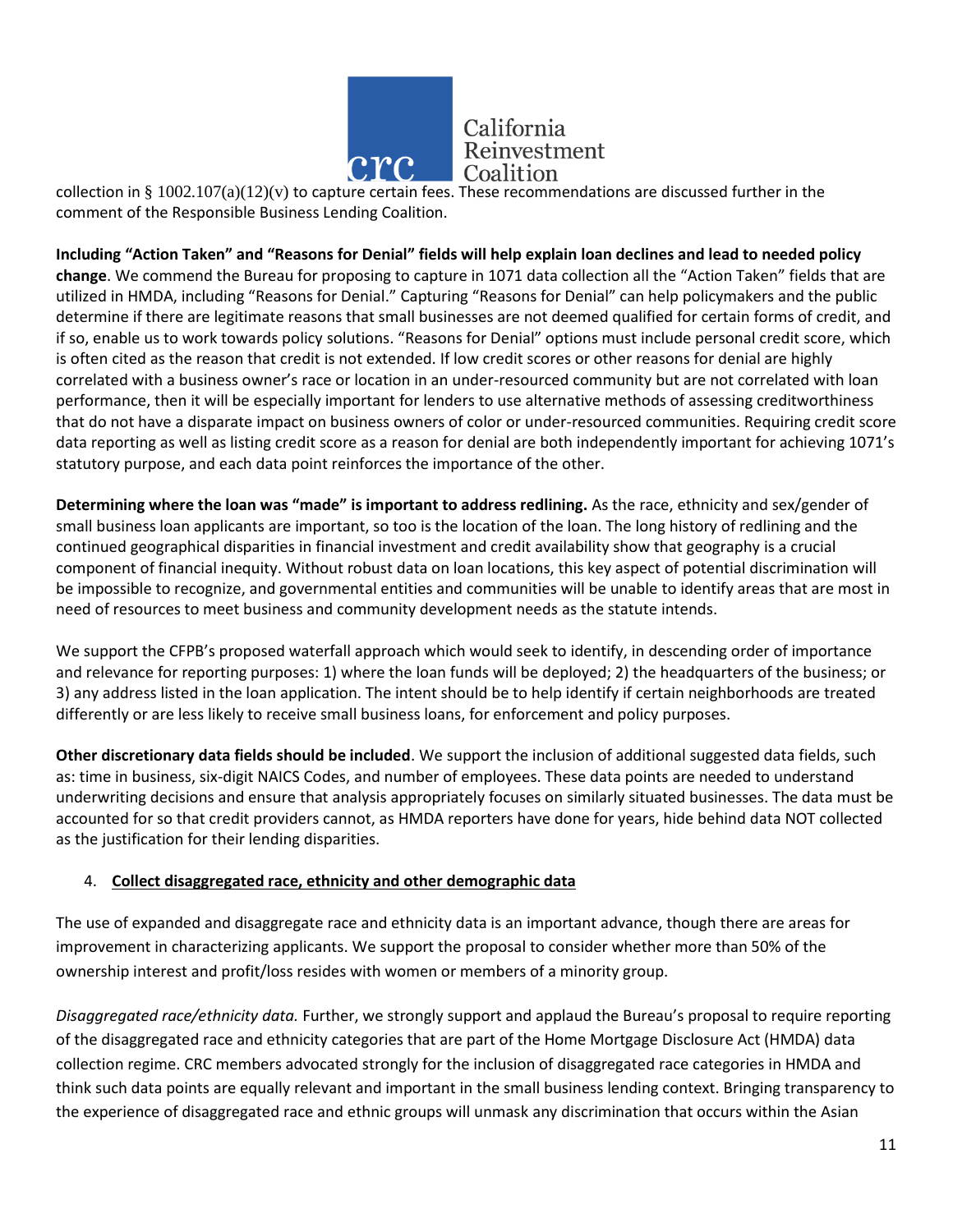

American, Latine and Native Hawaiian or Other Pacific Islander communities. As we predicted, the new HMDA data, which disaggregated race and ethnicity categories, are already demonstrating home lending disparities within racial groups. $31$ 

*Add Middle Eastern/North African category.* For the same reason, we strongly support the addition of a new race category of Middle Eastern/North African and of new disaggregated race/ethnicity categories for Black borrowers.<sup>32</sup>

*Require and track visual observation*. We also support the proposal's requirement that lenders use visual observation and review of surnames to determine the race or ethnicity of applicants who decline to state their race or ethnicity. This process has been used successfully with HMDA for many years. We urge that the data reflect whether race and ethnicity determinations have been made by visual observation.

*Refine sexual orientation and gender related questions.* We appreciate that the Bureau requests feedback on its proposals regarding gender identity and sexual orientation and the acknowledgement that discrimination and disparities exist within these contexts. We recommend that the Bureau collect these data, not conflate the two lines of inquiry, and follow best practices for these questions established by groups such as the Williams Institute.<sup>33</sup>

*Include disability*. Separately, we support suggestions to have the data capture whether small business applicants are persons with disabilities, as discrimination against disability is also prevalent in our society. The National Disability Institute<sup>34</sup> estimates that 12% of Americans have a disability and that two million people with disabilities own businesses. As NCRC points out, including a disability related data field would further enforcement and implementation of the Americans with Disabilities Act and various bank vendor procurement programs, amongst other laws and initiatives.

# **5. In any balancing test, recognize the strong interest in detailed, broad, and public data disclosure over dubious concerns around regulatory burden and privacy**

Society's interest in eradicating discrimination and closing the racial and gender wealth gaps far exceeds any negligible risk of privacy violations. In fact, we are not aware of any evidence that HMDA data have been used to harm consumer privacy interests.

*Minimal risk to privacy.* Privacy risks are further reduced by not disclosing any personally identifiable information of loan applicants. For years, banks have advocated disingenuously for the privacy interests of their borrowers even though banks fight almost every effort to protect bank customer privacy. We are not aware of any privacy breach that resulted

<sup>&</sup>lt;sup>31</sup> See, for example,<https://ncrc.org/mortgage-data-reveals-disparities-in-asian-american-and-pacific-islander-lending/>

 $32$  We support the Bureau's proposal to include the following disaggregated categories: African American, Ethiopian, Haitian, Jamaican, Nigerian, Somali, Other. Where the applicant indicates a principal owner is Other Black or African American, they will be permitted to provide additional information about the principal owner's race, such as providing information that the principal owner is, for example, Barbarian, Ghanaian or South African.

<sup>33</sup> See, for example,<https://williamsinstitute.law.ucla.edu/wp-content/uploads/Best-Practices-SO-Surveys-Nov-2009.pdf> <sup>34</sup> <https://www.nationaldisabilityinstitute.org/>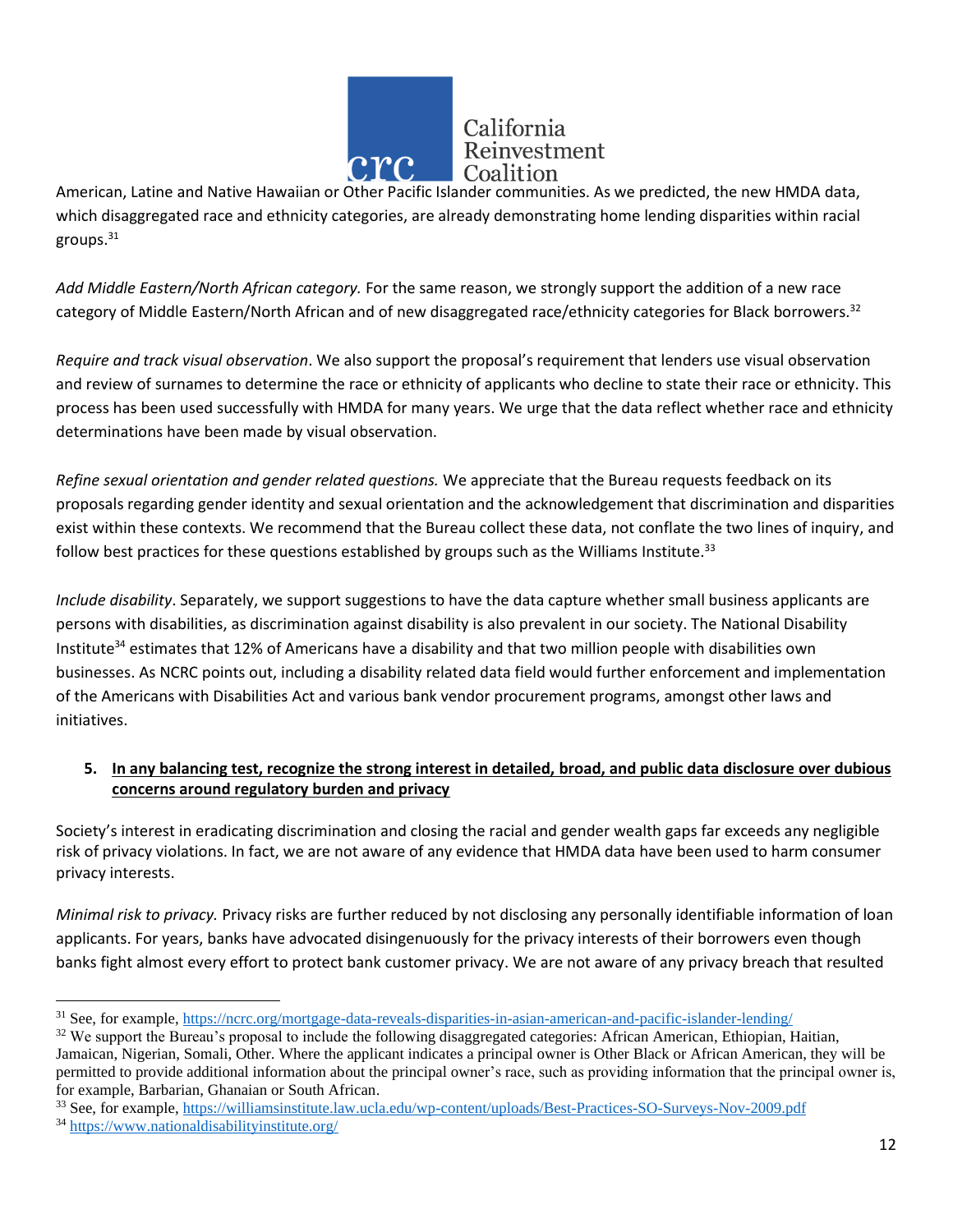

from HMDA data. HMDA has utilized modified approaches that might mask certain data points while allowing for helpful data analysis. If the CFPB determines that public disclosure of a data point presents a real threat to small business privacy, rather than withhold that data altogether, the Bureau should provide the mid-point between certain intervals (such as NCRC's recommendation to use the mid-point between \$10,000 increments in calculating gross revenue) if a continuous variable will not be used, or assign data points to certain bucket ranges.

Given the widespread solicitation of products based on the use of private data sources, we do not think detailed public disclosure of 1071 data will harm small business privacy interests in any meaningful way. But the failure to disclose or the undue aggregation of 1071 data points will certainly frustrate the statutory purposes of the data collection regime.

*Reasonable costs.* We also believe that costs due to regulatory burden are small and well considered by the Bureau. We thank the Bureau for its rigorous approach to estimating costs by using its experience with HMDA, noting similarities and differences between mortgage and small business lending, analyzing available data, and interviewing and surveying small business lenders. According to Bureau analysis, the estimated one-time costs of compliance for non-depository institutions would be \$89,200, and the ongoing costs per loan application would be between \$41 and \$89. The Bureau estimates that only between \$5 and \$20 of the ongoing costs of compliance might be passed on to borrowers. If nonprofit lenders are willing to embrace this data collection rulemaking without fear of undue and excessive costs, we question the sincerity of larger for-profit financial institutions raising this concern.

*Lenders already collect data*. We believe that most or all the data that might be collected under 1071 is already collected. Lenders necessarily collect this data to make informed underwriting decisions. Additionally, bank regulators, the SBA, and the CDFI Fund require participants in their programs to collect data that is then reported. Recent disclosures reveal the extent to which Economic Injury Disaster Loan (EIDL) and PPP lenders were required to collect data on their loan applicants, where such data have been made publicly available, and where the sky has not fallen. This is not new, this is merely standardizing and enhancing what exists currently in incomplete and fragmented form.

*Transparency benefits responsible lenders.* Full transparency should protect responsible lenders from unfair scrutiny and enforcement and set them apart from those less scrupulous. Full transparency can also move problematic lenders to offer more responsible products in more responsible ways. We also acknowledge the work that the CFPB did to estimate compliance costs, suggesting that costs appear reasonable and that costs passed on to small business customers will be minimal. Experience with HMDA suggests a data collection requirement does not lead to lenders leaving the market. In addition, a lack of detailed 1071 data will allow predators and discriminating institutions to continue to unfairly extract profits while imposing harm on small businesses owned by women and people of color and on the neighborhoods in which they operate.

*Benefits of the rule.* Any cost-benefit analysis should also recognize the benefits to borrowers, their employees, their customers, and local economies of a strong rule. As noted above, racial disparities in lending cost millions of jobs and hundreds of billions in revenue each year. The credit gap for Black-owned firms alone costs America more than 6 million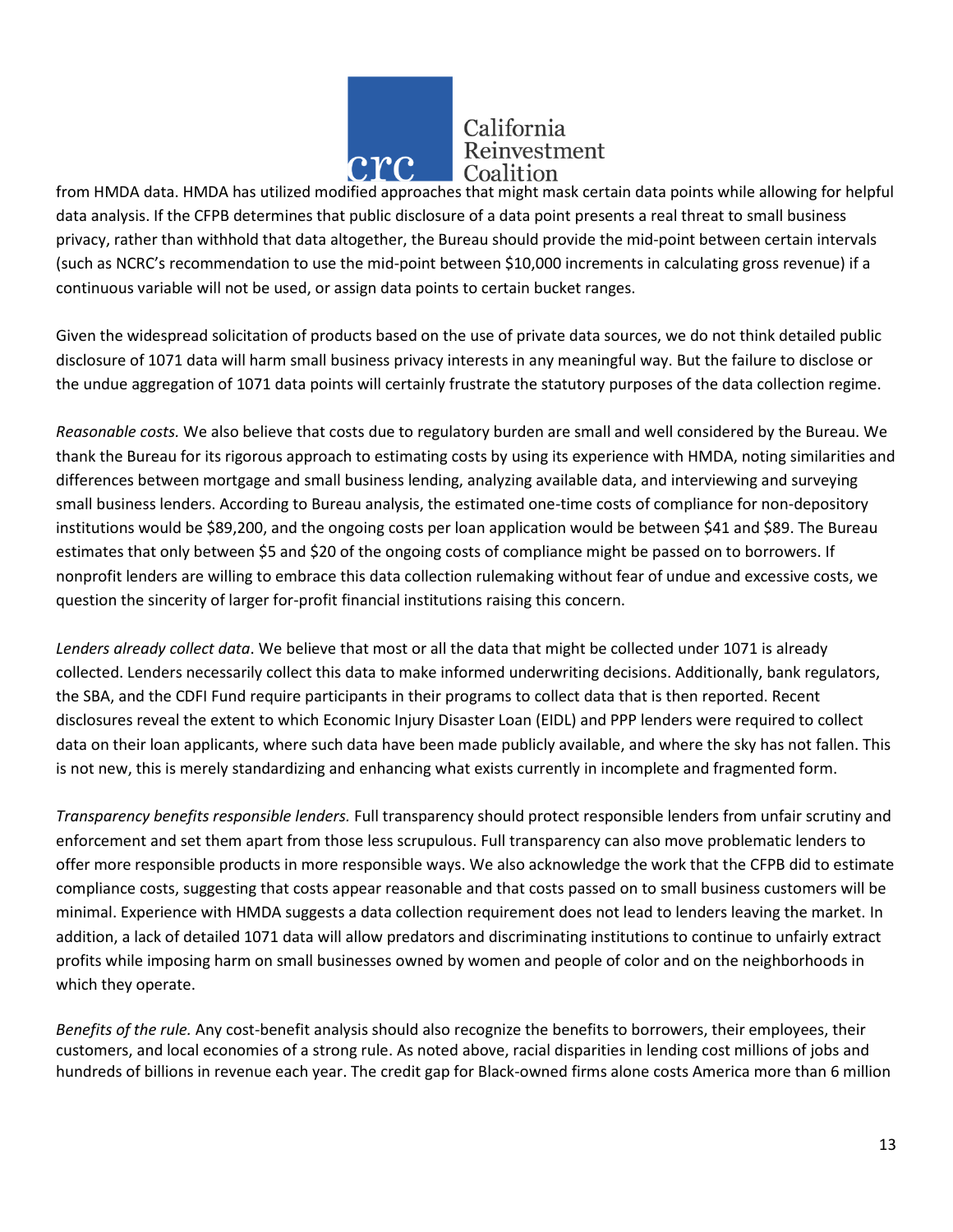

jobs and approximately \$650 billion in cumulative revenue per year.<sup>35</sup> If the 1071 data collection reduces that gap by even *one percent*, the benefits - some \$6.5 billion in revenue, not even counting the benefits from increased lending to other small, women-owned, or minority-owned businesses - would dwarf the costs that the Bureau estimated for the rule.

*Where are all the fair lending cases?* Regulatory agencies and private parties frequently file fair housing cases, but we rarely see fair lending cases brought on behalf of small business owners. We are not aware of any reason to believe that this is because there is LESS discrimination in the small business lending market. Rather, there is likely MORE discrimination in the small business lending market and LESS enforcement, precisely because there is less transparency about which lenders are lending to which borrowers, where, and at what cost. Section 1071 data will level the playing field, reduce costs to business owners, and foster a well-functioning marketplace.

Signatories to this letter describe their perspectives on the cost benefit analysis as follows:

- For several years, banks touted that they were the #1 lender to X BIPOC community. This information was internally sourced and difficult to verify. 1071 will empower regulators, the community lending industry and the general public with real insight collected by a trusted government partner based on actual performance. In places like central California, where people of color constitute 65-70% of the population and are 30-40% of the businesses, this information is a critical resource for racial economic justice efforts to address regional poverty and wealth inequity. In rural regions, which are largely served by community banks and credit unions, this information will position community lenders as a reference to address capital deployment challenges as community banks are least likely of all financial institutions to provide CDFI investments. (Access Plus Capital).
- The benefits of the data collection far outweigh the costs. I am confident that if we get the trillions of dollars into the economy that will result from the rule making with better access to capital and the creation of better products to support accessibility and equity, then the costs will be worth it. (AmPac Business Capital).
- There is no cost too high for the elimination of bias and discrimination practiced by financial institutions on a daily basis. (California Community Economic Development Association).
- We must invest in systems and processes and data collection measures to help us better understand where the gaps are. Without this investment, we cannot make informed decisions for product and service tweaks. None of these decisions should remain static, and without data evolutions can't be sufficiently and efficiently additive and effective. (ICA).
- The cost estimate provided in the proposal is reasonable for the lenders and borrowers. The one time set up cost is a very little sum compared to what the lenders are making, and the low per borrower cost is well worth the data we can receive to keep lenders accountable and gain clarity on the flow of capital. (Koreatown Youth & Community Center).
- Compliance costs are relative. There is little indication that the historical amount of lending to the class of borrowers considered by this rule has been significant; therefore, no lending no cost. Lenders already collect much of this data and have the access to the technology that non-regulated lenders have been using to compete for small business lending. Greater collaboration with local lenders, CDFIs and MDIs, should be an effective model to control cost and is an obvious solution. (Los Angeles LDC).
- We need the data to track the loans given to minority homebuyers, its critical. (Multicultural Real Estate Alliance for Urban Change).

<sup>35</sup> Dana M. Peterson and Catherine L. Mann, "Closing the Racial Inequality Gaps," Citi Global Perspectives and Solutions available at:<https://www.citivelocity.com/citigps/closing-the-racial-inequality-gaps/>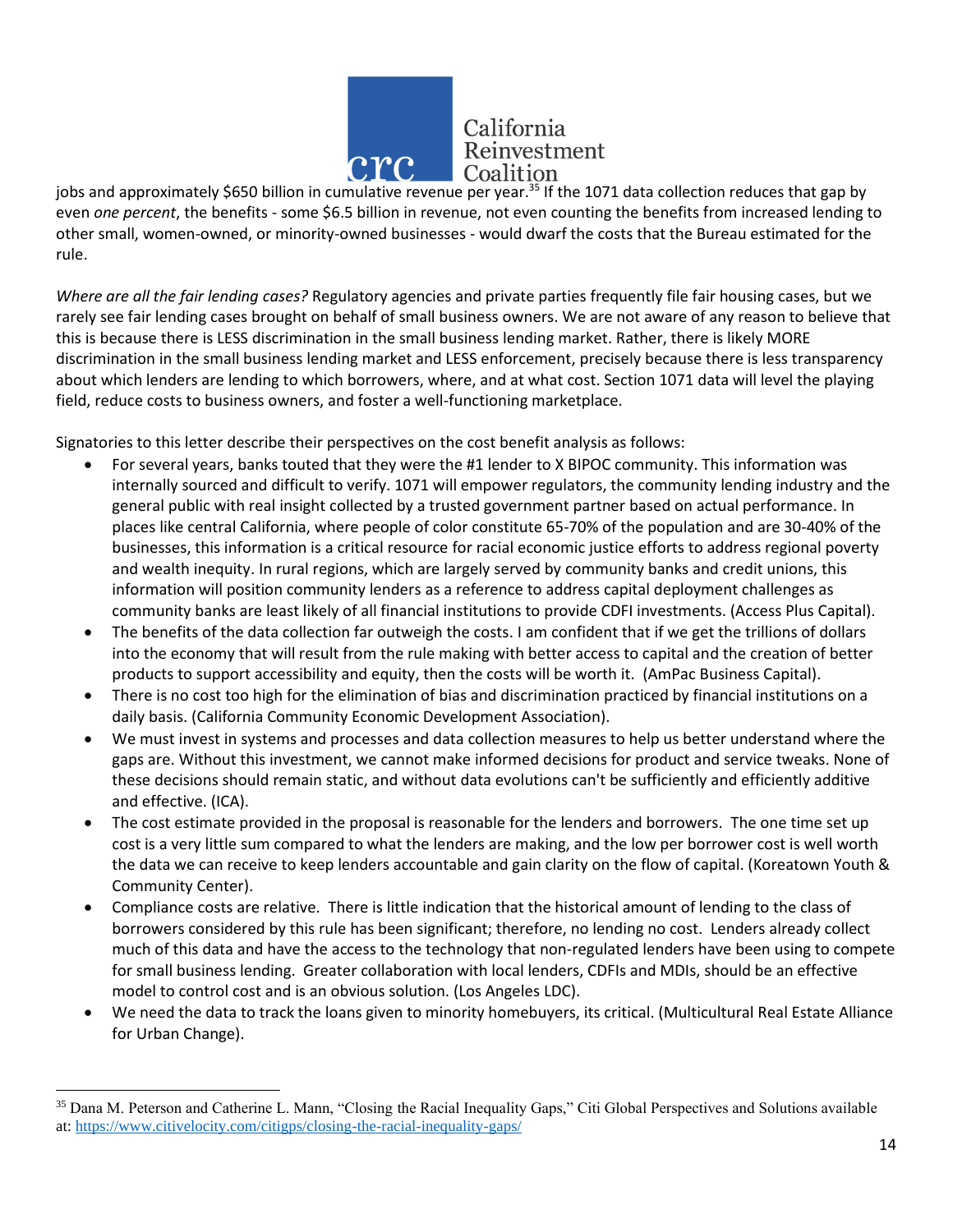

• I can't say directly whether it is reasonable for all institutions. But for us, it takes about 1.5 hours per client to input data. So, the overall cost it would take for upkeep would depend on the number of applications being processed. The only cost that is passed on to the client is a \$50 fee for us to pull their credit. No cost is passed on to the client aside from that, and this cost is for all applications, not just those who receive funds. Further, we would not classify the upfront costs as "one-time" and instead consider them to be maintenance because the 1.5 hours per applicant requires the time of a technical assistance/business coach specialist. (Inclusive Action for the City).

# 6. **Make the data accessible to the public**

While broad, public release of data is needed, so too the Bureau should make the data available to the public in an accessible manner so that anyone with an interest in the fair lending and community development needs of their community can understand the data. The FFIEC and the CFPB have played a pivotal role in the past in bringing that level of understanding to the public in their design of public-facing databases. However, the CFPB needs to improve on recent HMDA efforts by facilitating simple searches and providing high-level charts for public consumption and education.

## 7. **Make the data readily available to the public as soon as possible to prevent further harm**.

*Data delayed results in harm.* Importantly, the failure to collect these data points imposes a great societal cost. Small business owners who are members of protected classes suffer discrimination, resulting in a widening wealth gap and fewer employees hired. Neighborhoods of color receive less responsible credit and suffer from disinvestment, small business failure and job losses. And our economy suffers as we continue to deprive all small business owners the equal opportunity to thrive, increase assets, hire workers, and serve local economies. The absence of the data, more than a decade after its mandate by Congress, leaves local governments, regulators, community organizations, and socially responsible industry actors ill equipped to respond to credit deserts and other underserved communities.

Signatories to this letter describe their need for, and anticipated use of, the data, as follows:

- Understand the lending gaps in our region and how to work with banks to fill those gaps with intentional capital and technical assistance programming. (Access Plus Capital).
- To more effectively create equity and accessibility in my capital access programs. (AmPac Business Capital).
- To identify, monitor and select source of action in the areas of banking operations as it specifically relates to the black business community. (Black Business Association).
- Enables us to help consumers by identifying and verifying lending discrimination. (CAARMA Consumer Advocates Against Reverse Mortgage Abuse).
- The data is very important for us to track impact. (California Capital Financial Development Corporation).
- To advocate for more impactful small business lending by banks and other financial institutions. (California Community Economic Development Association).
- Advocate for more equity in small business lending. (CAMEO California Association for Micro Enterprise Opportunity).
- Educate borrowers about rights. (EPA CAN DO).
- Disaggregated data will allow us to track how many Asian and AAPI subgroups are also not being properly serviced. Studies show that there are more Asian owned businesses when there is presence of Asian owned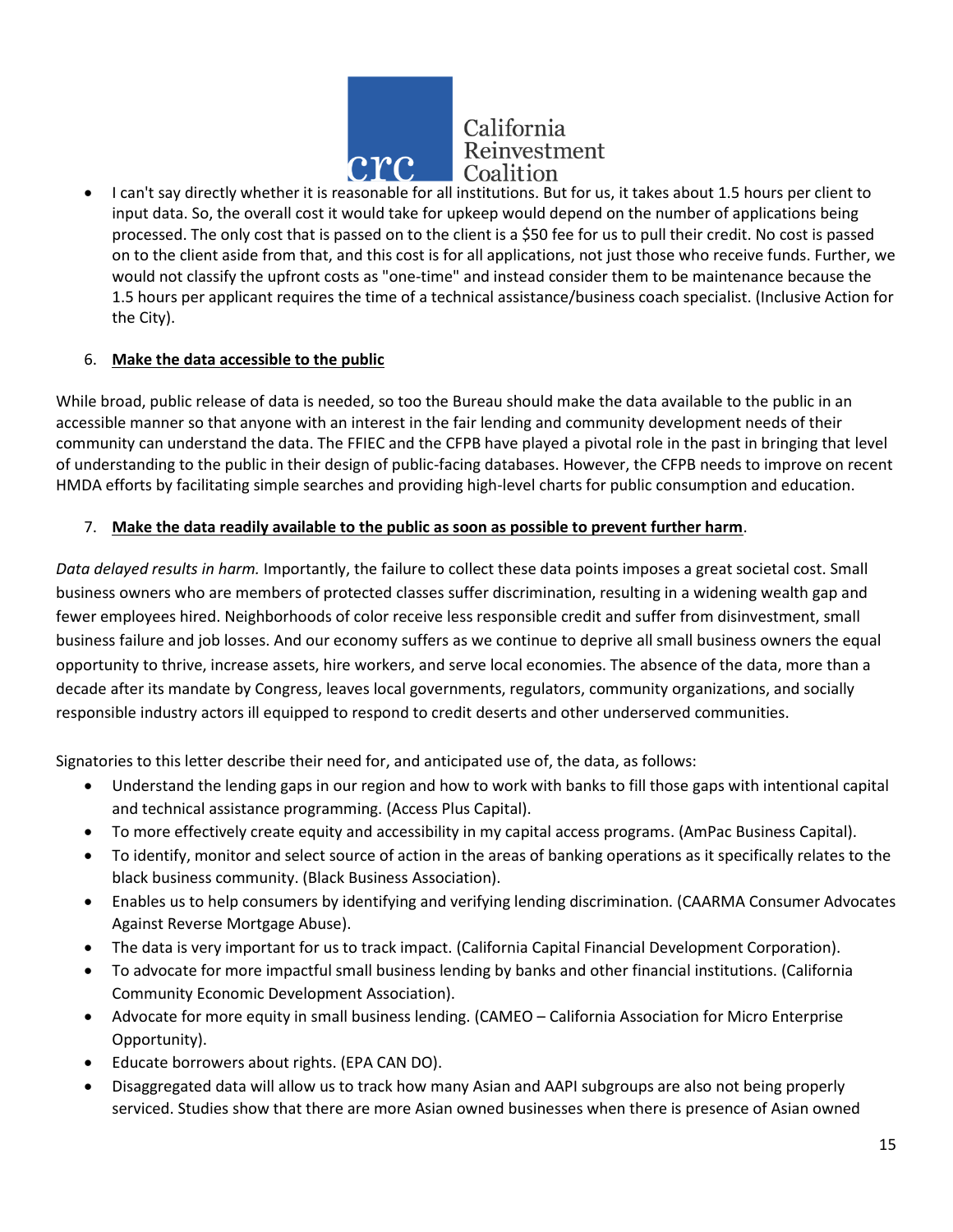

banks which indicates that AAPI communities also face barriers in accessing loans. (Faith and Community Empowerment).

- To assist our Black Small Businesses and entrepreneurs in the Central Valley. (Fresno Metro Black Chamber of Commerce).
- We will be looking to see what the characteristics of the businesses that don't get funded are to ensure that our products can support those that can benefit from our products. (ICA).
- As a research organization and small business technical assistance provider, ICIC would find the proposed data extremely useful for several purposes.
	- o First, the data would help us understand small business credit challenges at the levels of race/ethnicity, gender, and geography combined. Existing data sources provide some information about credit obtained by businesses in each of these categories, but they are far too aggregated to be useful for research and policy. ICIC focuses its work in under-resourced communities—groups of contiguous urban and suburban census tracts with high poverty rates and low household incomes. These communities exist in 450 central cities and other large municipalities and in numerous smaller cities and suburbs. There are currently no comprehensive data on the capital access problems faced by businesses located in these communities. The proposed data would provide insight into those challenges and especially the challenges faced by specific groups of business owners of color within those communities.
	- $\circ$  Second, the data would improve our understanding of racial/ethnic and gender disparities in small business lending. Here, it is critical that all loan applications, broadly defined, be included, not just the loan approvals that are included in most existing data. Data on discrepancies in loan denials by race/ethnicity and gender as well as by geography would be critical to our efforts to assist small businesses in understanding and responding to those discrepancies when they apply for credit. It would also be essential to efforts—which ICIC strongly supports—to identify and eliminate lending practices that have disparate impacts by race/ethnicity and gender.
	- o Third, although limited to businesses that seek credit, the proposed data would provide much more comprehensive and detailed information about individual small businesses than is currently available in any dataset available to the public. To understand business outcomes, ICIC and other research organizations currently must rely on a combination of highly aggregated and/or limited data from public sources and very expensive data from such proprietary sources as Dunn & Bradstreet. The proposed data would provide information not only about credit but also about other characteristics of businesses, such as revenue and employment, at the level of the individual business. That information would enable us to be a better source of public information about small businesses in general and especially about those located in under-resourced communities.
	- $\circ$  Finally, the proposed data would help ICIC educate small businesses and other small business technical assistance providers about different types of lenders and loan products. Currently, businesses often navigate the capital landscape by trial and error. Part of this is due to the lack of transparency in underwriting decisions and processes. This data can reveal information about such decisions and inform curriculum design to teach business owners how to pursue the most direct path to capital and avoid costly mistakes. Capacity-building training for technical assistance providers can also be improved by giving them tools to effectively predict and identify barriers for small businesses, allowing them to guide businesses to the best form of capital. (Initiative for a Competitive Inner City – ICIC).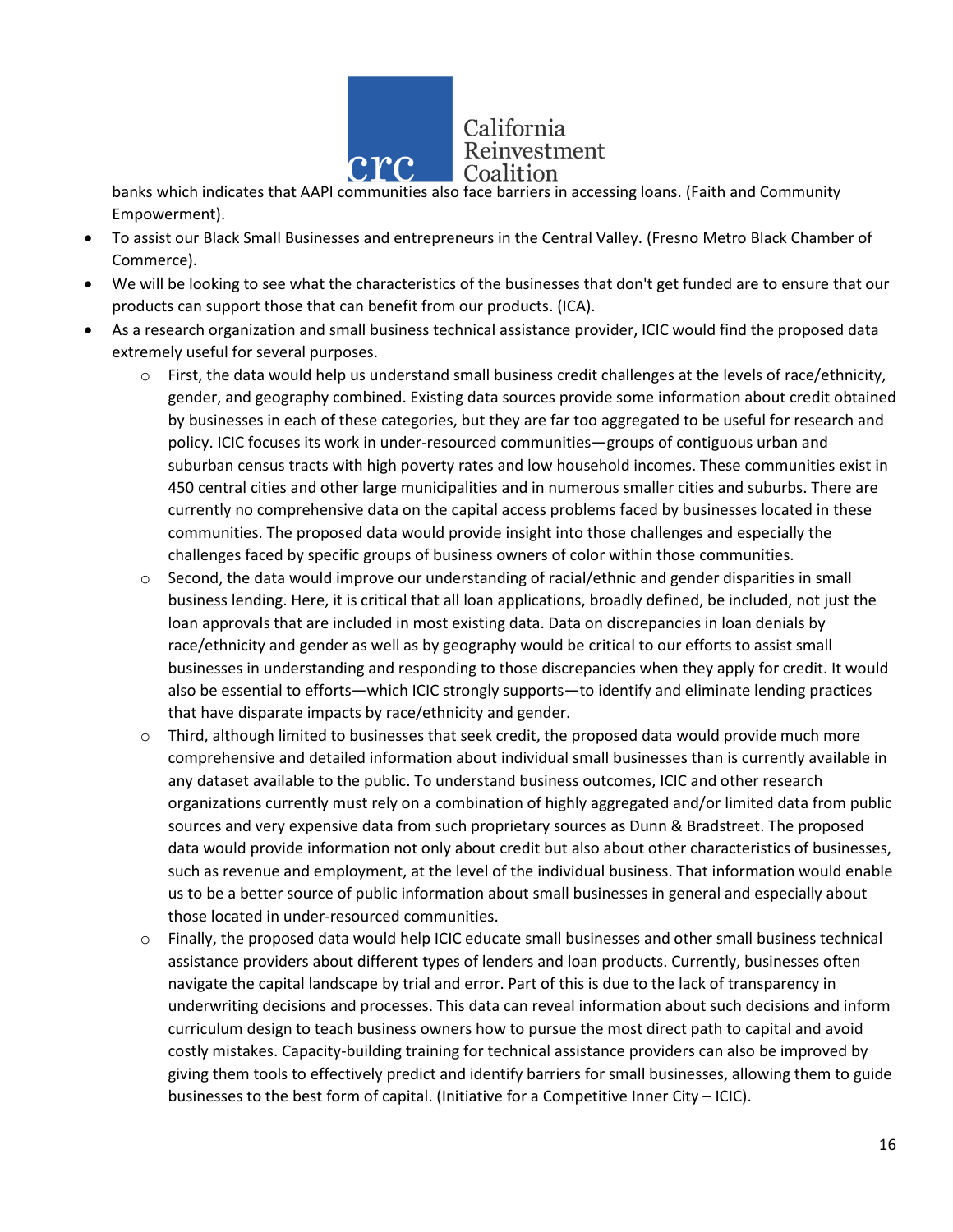

- We will use the data to benchmark whether business owners of color and women are getting more capital to grow their small businesses. (JEDI).
- Gain clarity on which and how businesses are accessing credit. Identify gaps in needs to better address and advocate for low income, micro enterprises. (Koreatown Youth & Community Center).
- Monitor lending results for borrowers of color. (Los Angeles LDC).
- We will use 1071 small business data to work with our community bank partners to provide access to capital. (Main Street Launch).
- We convene our bank Partners every year and this data would help us have meaningful conversations with them about their goals to reach and provide credit and capital to women, BIPOC-owned small businesses. The Microenterprise Collaborative will help the banks achieve their goals. (Microenterprise Collaborative of Inland Southern California).
- I would use the 1071 data to better target underserved communities, and to offer collaborations with those institutions that are struggling to reach the underserved. (Pacific Coast Regional Small Business Development Corporation).
- To better evaluate options for clients we do not do a lot with financing/loans at the moment but are hoping that we may be able to in the future with additional staff - and hopefully helpful data. (Public Law Center).
- One of the priorities of the San Francisco Public Bank Coalition is funding small businesses, particularly those that historically have been discriminated against. Having data collection on the level of bank financing of small businesses will help us document that lending by the Public Bank of San Francisco is reflective of our priorities and it will enable us to compare the public bank's lending practices to other banks operating in San Francisco. (San Francisco Public Bank Coalition).
- We will develop a score card on local lending by banks in our region. (The Central Valley Urban Institute).
- To let the community know who is actually lending in their zip code. (The Multicultural Real Estate Alliance for Urban Change).
- I would advise our policy & advocacy work to ensure women & small businesses owned by people of color get the resources they need to lift themselves out of poverty in the mist of covid-19 & have access to economic mobility. (The Unity Council).
- This information will help us understand how we can better serve our community and clients, and update our lending standards so that our financial products truly serve the people who need it. (Inclusive Action for the City).
- The data will be shared with NEW's Women's Business Center where people will be educated on their rights when it comes to fair lending practices. (New Economics for Women).
- Education of small minority-owned business about disparities in service, knowledge and opportunities. (Financial Solutions 4 Life).

*COVID highlighted disparities.* Discrimination and disparities that flourish in the absence of transparency have been exacerbated during the COVID pandemic. For example, in Fresno County, one CDFI lender estimated that between 35% and 45% of the thousands of small businesses that sought relief from local COVID relief programs required technical assistance *just to complete their applications*. And yet, numerous counties in California are less populous, have less CDFI and lending capacity, and have no data, even anecdotal, to illuminate credit and fair lending needs.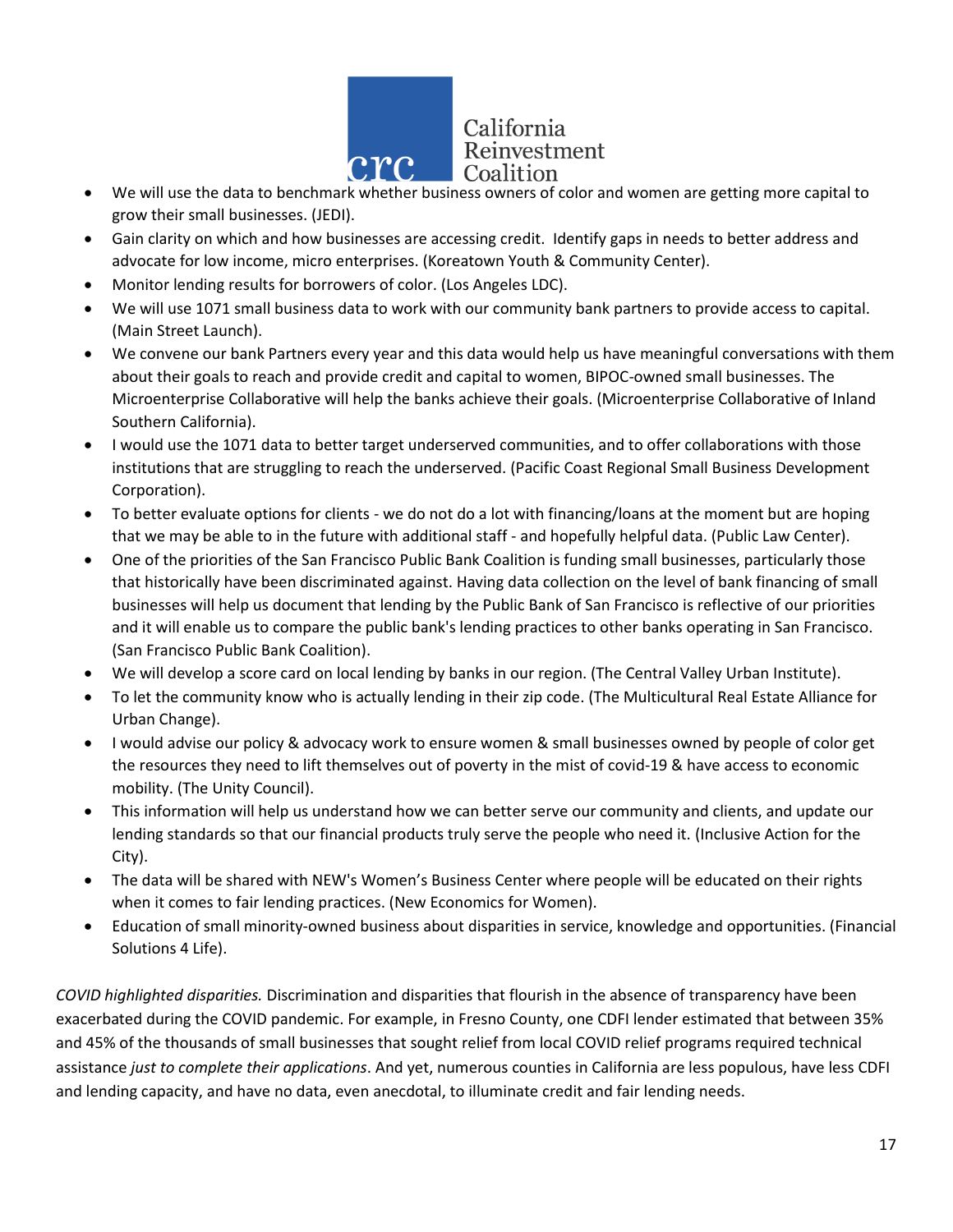

*1071 will strengthen CRA.* Successful implementation of the Community Reinvestment Act (CRA) also is compromised by the absence of 1071 data in that regulators, policymakers, peer banks, community groups and small businesses are unable to see to what extent banks are helping to meet small business community credit needs. CRA Small Business data merely provides data on whether loans under \$1 million were originated, and whether the business borrower had more or less than \$1 million in revenue. It does not show whether the borrowers who received loans were businesses that traditionally face obstacles to accessing credit, nor does it show loan pricing data, the number of borrowers who applied but did not receive loans, any reasons for denial, or the neighborhood of the business. Further, CRA data do not capture any lending activity for smaller lenders. The 1071 data will allow us to see which lenders and products are serving which borrowers and communities at what cost, and will enable CRA regulators and community reinvestment organizations to encourage and track loans and investments to traditionally underserved borrowers and communities. The data will also help regulators determine how best to incorporate race, ethnicity and gender into CRA rules. The delay in implementing the 1071 Rule has frustrated and pushed back these efforts, to the detriment of the people, businesses and communities meant to be protected by ECOA, the Fair Housing Act, the CRA, and Section 1071.

*Quarterly data.* Data should be made available quarterly to the public, as has been the case with HMDA, despite recent rollbacks of this practice. Access to the data is important, and we want that access to be timely, for all stakeholders, so that the public is not relying on old data that may not reflect newer products, policies, and practices of lenders.

*Data upon request and expedited public data release.* We also believe that all credit providers subject to 1071, including banks characterized as large banks for CRA purposes, should be required to provide their data to anyone within 30 days of a request to do so. Such had been the case for HMDA. CRC has requested HMDA data from HMDA reporters several times over the years. The CFPB does not sufficiently consider and explain why it absolves lenders of the requirement to report data upon request under HMDA and 1071. If in the final Rule the CFPB will relieve lenders of any obligation to respond to individual requesters, then there is a stronger argument for quarterly public reporting of 1071 data.

*Fall publication of data.* We understand that the CFPB wants to create a lag between HMDA reporting's March deadline and the proposed 1071 June reporting deadline. But we are concerned that this will push back the publication of the data so that the public may not see 1071 data until after the calendar year (reflecting data that is more than one year old). The reporting deadline is acceptable if CFPB can ensure Fall publication of the data.

*January 2024 target date.* The target date for full implementation and public data disclosure should be no later than January 1, 2024. We have waited for the data for over 10 years since the passage of the Dodd Frank Act. CRC members for decades have recognized small business data collection as perhaps the most impactful tool for increasing access to responsible credit for small businesses, in particular, those owned by women and people of color.

#### **Conclusion**

Thank you so much for your thoughtful efforts to quickly and judiciously implement this critically important rule which will help create a level playing for all small businesses, narrow the racial and gender wealth gaps, and expand our economy to meet its full potential.

Should you have any questions about this letter, please feel free to contact Kevin Stein at (415) 864-3980 or [kstein@calreinvest.org.](mailto:kstein@calreinvest.org)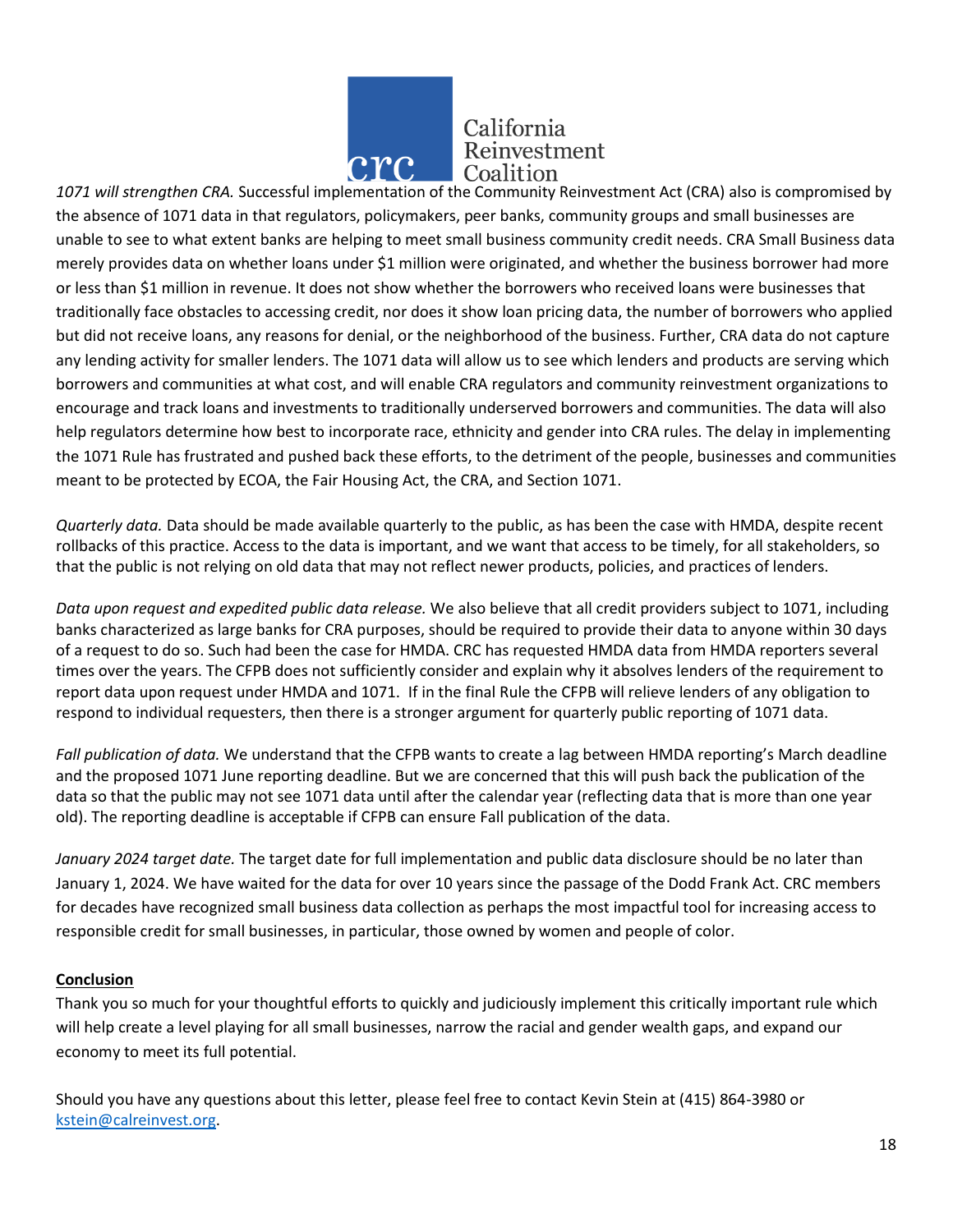

We thank you for the opportunity to comment, and for your consideration of our views.

Very Truly Yours,

Access Plus Capital AmPac Business Capital Asian Pacific Islander Small Business Program ASIAN, Inc. 美亞輔鄰社 Black Business Association CAARMA Consumer Advocates Against Reverse Mortgage Abuse California Capital Financial Development Corporation California Community Economic Development Association California Indian Legal Services California Low-Income Consumer Coalition California Reinvestment Coalition CAMEO - California Association for Micro Enterprise Opportunity CDC Small Business Finance Community First Lending Consumer Action East Bay Housing Organizations (EBHO) East LA Community Corporation EPACANDO Fair Housing Advocates of Northern California Fair Housing Council of the San Fernando Valley Faith and Community Empowerment Financial Solutions 4 Life Fresno Metro Black Chamber Commerce Fresno Native American & Business Development Cent Haven Neighborhood Services Housing Rights Center Housing Rights Committee of San Francisco ICA Inclusive Action for the City Initiative for a Competitive Inner City (ICIC) Jakara Movement **JEDI** Koreatown Youth & Community Center